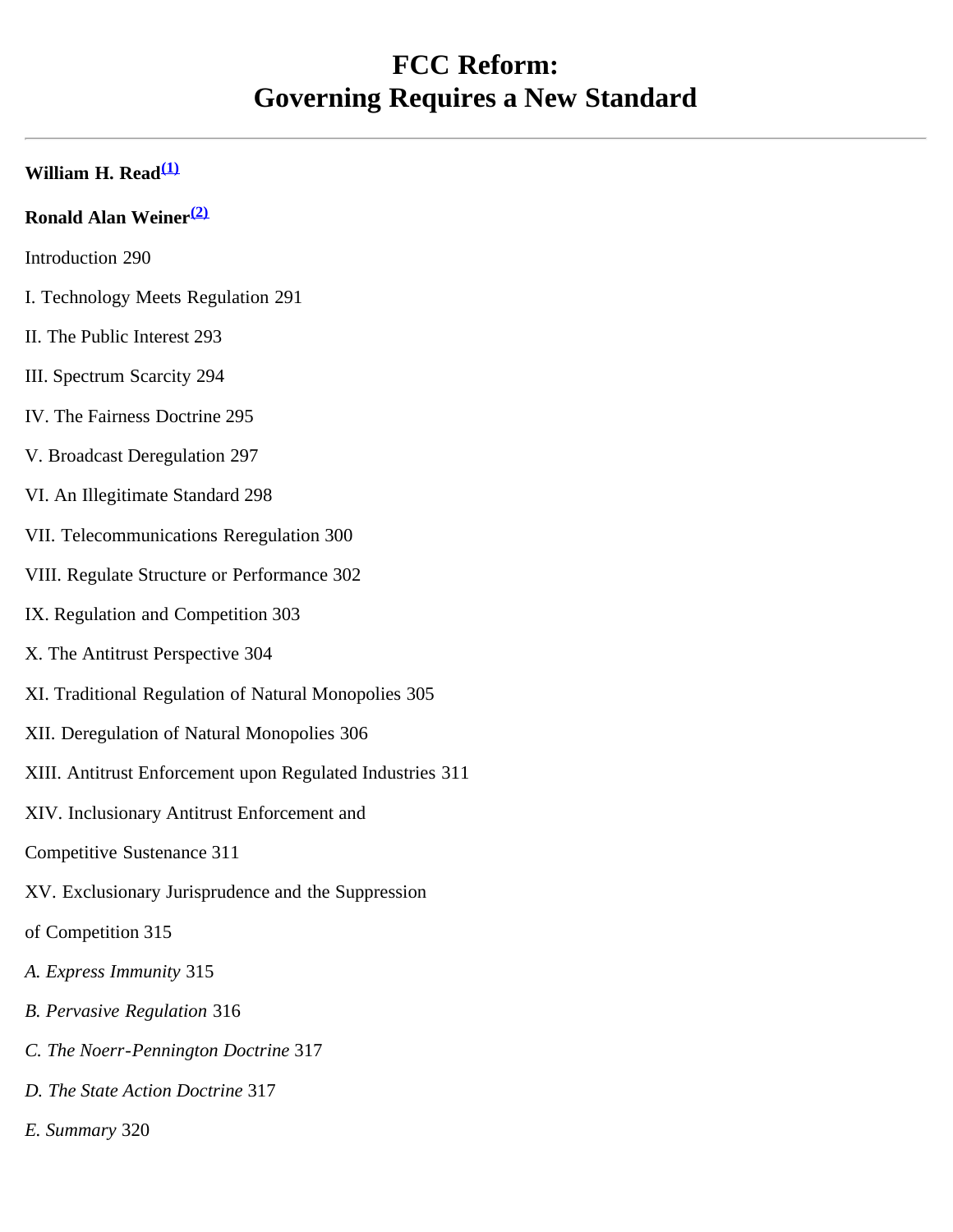XVI. A Proposed Administrative and Jurisdictional

Composition 321

*A. Swift Congressional Fiat* 321

*B. Antitrust Jurisdiction* 322

*C. Administrative Operation* 323

Conclusion 323

# **Introduction**

The Telecommunications Act of 1996 (1996 Act), $\frac{(3)}{2}$  the first major rewrite of the nation's basic communications law in more than sixty years, will not remain undisturbed for very long. At a minimum, a "technical corrections" bill will be introduced to fix various typos and minor problems in the 1996 legislative text. Other issues, such as advanced television spectrum and foreign ownership of telephone companies remain unresolved. But perhaps the most important pending issue is reform of the Federal Communications Commission (FCC or Commission), the federal regulatory agency created by the 1934 Communications Act.  $\frac{4}{2}$ 

How should Congress reform the FCC? Cut its budget? Curb its industry oversight responsibilities? Abolish the agency altogether? While many options may be considered, it is argued herein that one simple option will effectively address both FCC reform and the transition to fully competitive communications markets that are foreseen in the 1996 Act.

It is proposed that the prudent course for Congress to take is to further hasten the demise of communications regulation by amending the "public interest" standard of the 1934 Communications  $Act^{(5)}$  $Act^{(5)}$  $Act^{(5)}$  through incorporation of procompetitive antitrust doctrine. Arguably, a public interest standard based on competitiveness is appropriate to conditions of technological abundance and convergence, which have replaced an earlier era of communications scarcity and media separation, conditions that gave rise to regulation.

While recommendations to abolish the FCC may make headlines, and proposals to cut the FCC budget may be appealing to budget-balancing members of Congress, the option presented here recognizes that the agency has important responsibilities in the transition to full competition. At the same time, it achieves meaningful reform by removing the agency's political discretion to define the "public interest" in any manner it sees fit by majority vote.

This option is consistent with the influence of applied modern communications technology to foster competitive markets. Moreover, a review of FCC political discretion reveals that the agency has been inconsistent in defining the "public interest," whereas a review of antitrust law reveals a more certain legal framework in which to apply competitive principles.

# **I.Technology Meets Regulation**

For more than two decades, there has been an understanding, at least among leading academics, that technological convergence is occurring in the sciences of communications and computing.  $\frac{(6)}{6}$  More recently, this convergence has been the subject of articles in the business and trade press:

The telephone, television and computer are rapidly merging into a single, very intelligent box--a telecomputer. ... [which] will be linked to the rest of the world by high-capacity smart wires. $(7)$ 

Some observers predict that the "telecomputer" will be widely available and in use by the end of the decade. The introduction of convergent technologies linked by "smart wires" is perceived as profound, since it erodes historic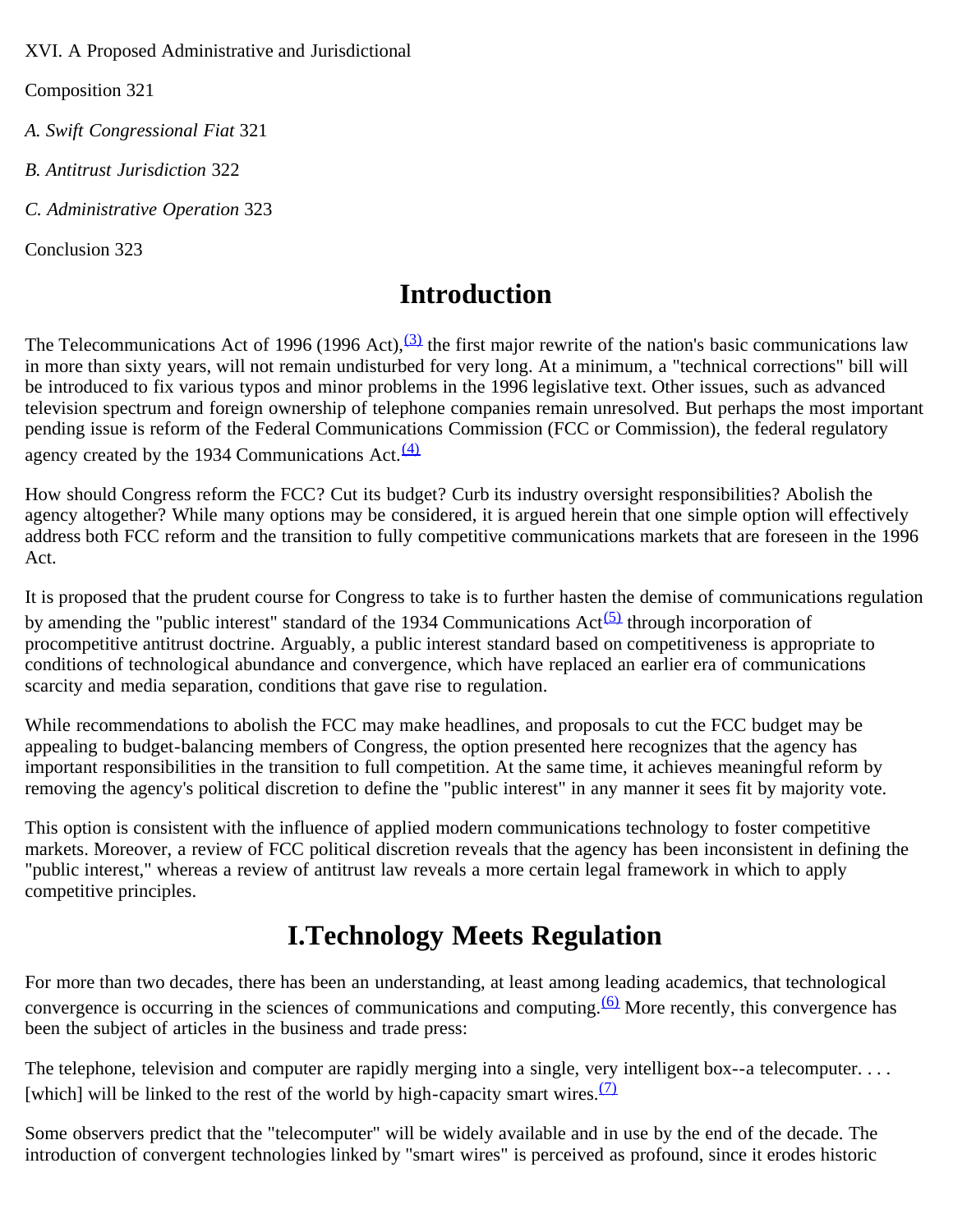technological boundaries that have long separated what once were the distinct industries of telephony, computing, broadcasting, cable television, and consumer electronics. As a result of this technological revolution, President Clinton has predicted economic and social development equal to that which accompanied the introduction of the railroads in the nineteenth century. $\frac{(8)}{8}$  $\frac{(8)}{8}$  $\frac{(8)}{8}$ 

The question of how government will adapt to this new condition of abundance and digital unity in communications has already prompted public debate.<sup>(9)</sup> The Clinton Administration's response was to establish the Information Infrastructure Task Force, with committees on telecommunications, information policy, and applications; the last having the responsibility of implementing recommendations from Vice President Gore's *National Performance Review* (also known as Reinventing Government) in the area of information technology, or the Information Superhighway.

Initial reports by Vice President Gore indicated that the Administration believed the Federal Communications Commission should be empowered to "create a unified regulatory scheme" and the scheme should combine a flexible regulatory environment together with free and open markets. $(10)$  At a time when technologies are converging, and when the declining costs of computing are enabling decentralization in communications networks, it indeed made sense to argue for a policy of free and open markets. But did it make sense to argue at the same time for some sort of new "unified regulatory scheme"? Since economic regulation is a surrogate for competition, how can new regulation bring to the American consumer the benefits of converging technologies through free and open markets? Does not regulation, in fact, impede competition? These were significant questions as Congress contemplated a rewrite of the Communications Act.

At the same time, the traditional agenda of federal regulation of communications produced disturbing results. Among the many illustrations was the FCC's inflexible zoning system for the spectrum, which slows the introduction of new technologies and becomes an entry barrier to a communications service needing spectrum. Given the imperative of advancing and converging technologies, it can be argued that a regulatory scheme that both divides various communications firms and circumscribes the services they may offer is arbitrary, if not obsolete. $\frac{(11)}{(11)}$  $\frac{(11)}{(11)}$  $\frac{(11)}{(11)}$ 

As the FCC implements the provisions of the new law, what is needed is not regulation based on past precedents under the public interest standard. Rather, an amended standard is in order.

This amended standard should be based on the competitive principles of antitrust law, not the limited resource principles of regulatory law. Put differently, technological conditions of scarcity and inflexibility are changing in communications to conditions of abundance and versatility. With communications and computing costs declining, abundance increases. With spreading acceptance of digital formats, versatility abounds. These technological imperatives produce convergence which in turn creates new choices. Video programming exemplifies this. No longer do consumers at home have to rely solely on over-the-air television for video programming--cable television and VCRs are widely available. From a technological standpoint, telephone companies are capable of entering the market, and so too are multimedia computer companies. The true public interest would be to see many competing firms in the home video market; not regulation of either some who already are in the market or regulation preventing some who wish enter the market.

In sum, the federal communications act today could read as follows: The public interest is best served when the private communications system functions in competitive markets and therefore any regulatory economic intervention should be premised on the principles of antitrust law.

### **II.The Public Interest**

The Communications Act of 1934 (1934 Act)<sup>(12)</sup> established the Federal Communications Commission.<sup>(13)</sup> The 1934 Act gave the newly created Commission broad jurisdiction to regulate "interstate and foreign communication by wire or radio." $(14)$  Within this jurisdiction were common carriers (Subchapter II) and radio broadcasting (Subchapter III). Over the air and cable television did not exist at the time,  $(15)$  nor did computers, over which the FCC never has acquired jurisdiction.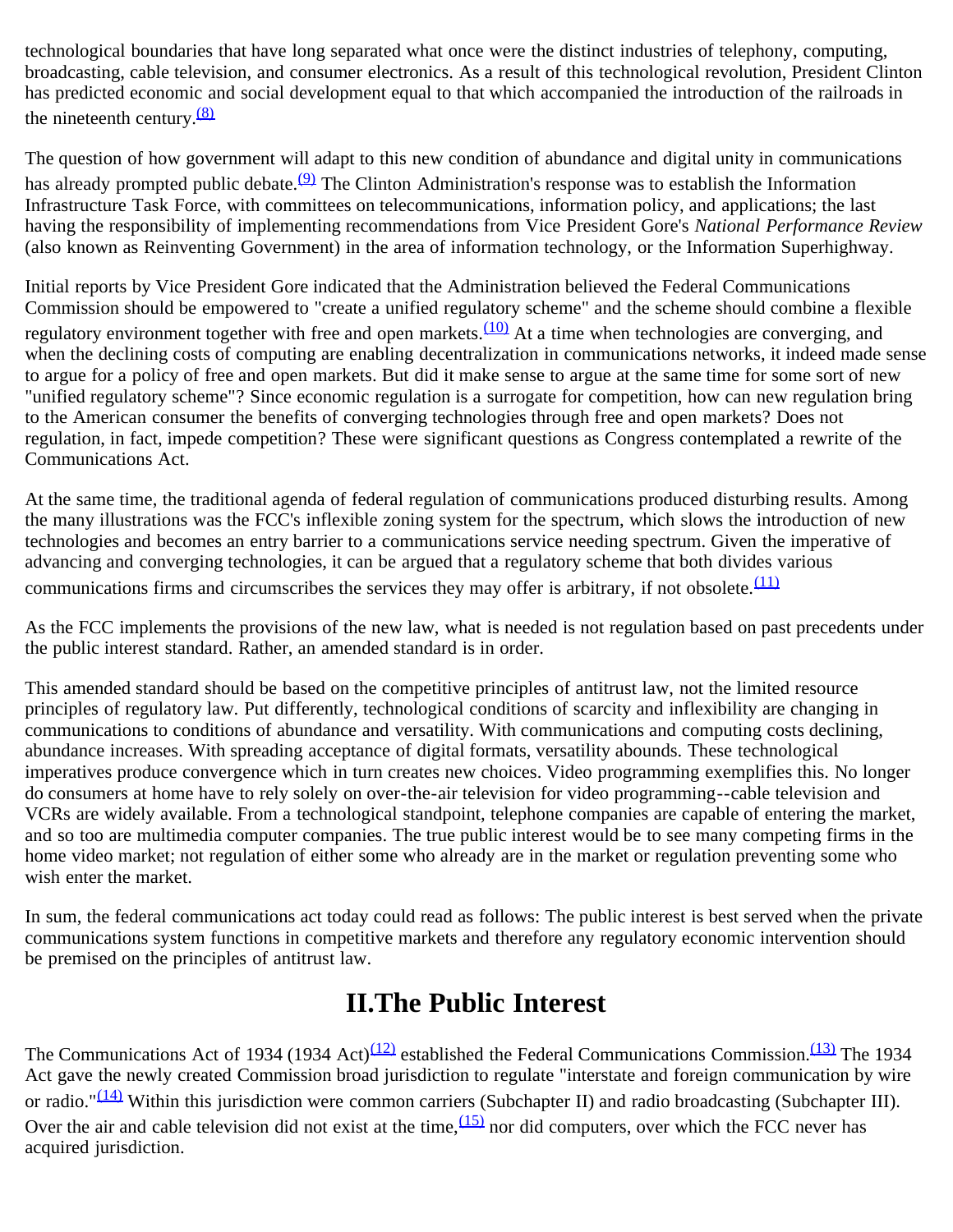The 1934 Act, which consolidated in one agency federal regulation of communication,  $(16)$  has its legal origin in the late 1800s when Congress was focused on railroad regulation and the public interest standard. $(17)$  What evolved was regulation, using the public interest standard, of two related activities. One was government-granted monopolies, such as railroads, telephone companies, and electric utilities. The other was public resources made available to private entities for private gain, which again included railroads, telephone and electric companies "operating on" or "involving public lands."

Added to this list in 1910 was "wireless," as radio was then called, when Congress amended the Interstate Commerce Act<sup>(18)</sup> to bring interstate and foreign wire and wireless communication under federal jurisdiction. Following the tragic sinking of the *Titanic*, Congress passed the Radio Act of  $1912$ ,  $\frac{(19)}{(19)}$  which represented the first comprehensive radio legislation. Among other things, the Act adopted the international distress signal.  $\frac{(20)}{20}$  $\frac{(20)}{20}$  $\frac{(20)}{20}$ 

The 1934 Act requires that the FCC shall determine "whether the public interest, convenience, and necessity will be served by the granting of [broadcast facility construction permits and station licenses]. . . . " $(21)$  With respect to wireline common carriers, the law provides that "[n]o carrier shall undertake the construction of a new line or of an extension of any line . . . until there shall first have been obtained from the Commission a certificate that the present or future public convenience and necessity require or will require the construction . . . . " $\frac{(22)}{2}$  $\frac{(22)}{2}$  $\frac{(22)}{2}$ 

While the key words in the statute vary for broadcasters and common carriers, the United States Supreme Court has rejected efforts to distinguish between the terms.  $\frac{(23)}{21}$  Indeed, while both the agency and the courts have struggled to interpret what Congress meant by these words, as they are not defined in the 1934 Act, there is no doubt that "[t]he statutory standard . . . leaves wide discretion and calls for imaginative interpretation." $(24)$ 

While problems of statutory construction are common in administrative law,  $\frac{(25)}{2}$  a review of FCC decisions leaves no doubt that the Commission has so tortured the public interest standard through its applications in both broadcast and common carrier regulation that the "public interest" of the country in communications would be better served today by an amended standard. We begin our review with an examination of how the FCC has defined the public interest in allocating access to the radio spectrum.

### **III.Spectrum Scarcity**

The regulatory rationale for broadcast regulation is the scarcity of frequencies. "[T]he radio spectrum simply is not large enough to accommodate everybody," Justice Frankfurter observed in 1943.<sup>(26)</sup> Moreover, it has been decided, that spectrum's "inherent physical limitation" $(27)$  justifies the federal imposition of public service obligations in return for the "free and exclusive use of a limited and valuable" public resource.  $(28)$ 

There are numerous problems with the scarcity rationale, which supports the regulation of broadcasting in the public interest, not the least of which is the lack of scarcity. In 1934, the country was served by 583 AM radio stations. There were no FM stations, no television stations, no cable TV, no low power TV, no video cassettes, no electronic publishing, nor any of the other present and planned technological alternatives that undermine the scarcity rationale. Meanwhile AM radio, itself, has eight times as many stations on the air today as were operating in 1934.

The environment today and in the foreseeable future is far different than that of 1927 when Congress, apprehensive that a few special interests might monopolize the radio frequencies, passed the Radio Act to safeguard the public interest. $(29)$ 

In recent times, the public interest standard has become controversial, most notably because the standard coupled with the scarcity rationale has been used to justify extensive governmental intrusion into the First Amendment rights of broadcast journalists. The level of intrusion has exceeded anything that would be permitted to be imposed on "the platform or the press." $(30)$  Of all the intrusions, the most despised was the Fairness Doctrine,  $(31)$  which provoked forty years of controversy.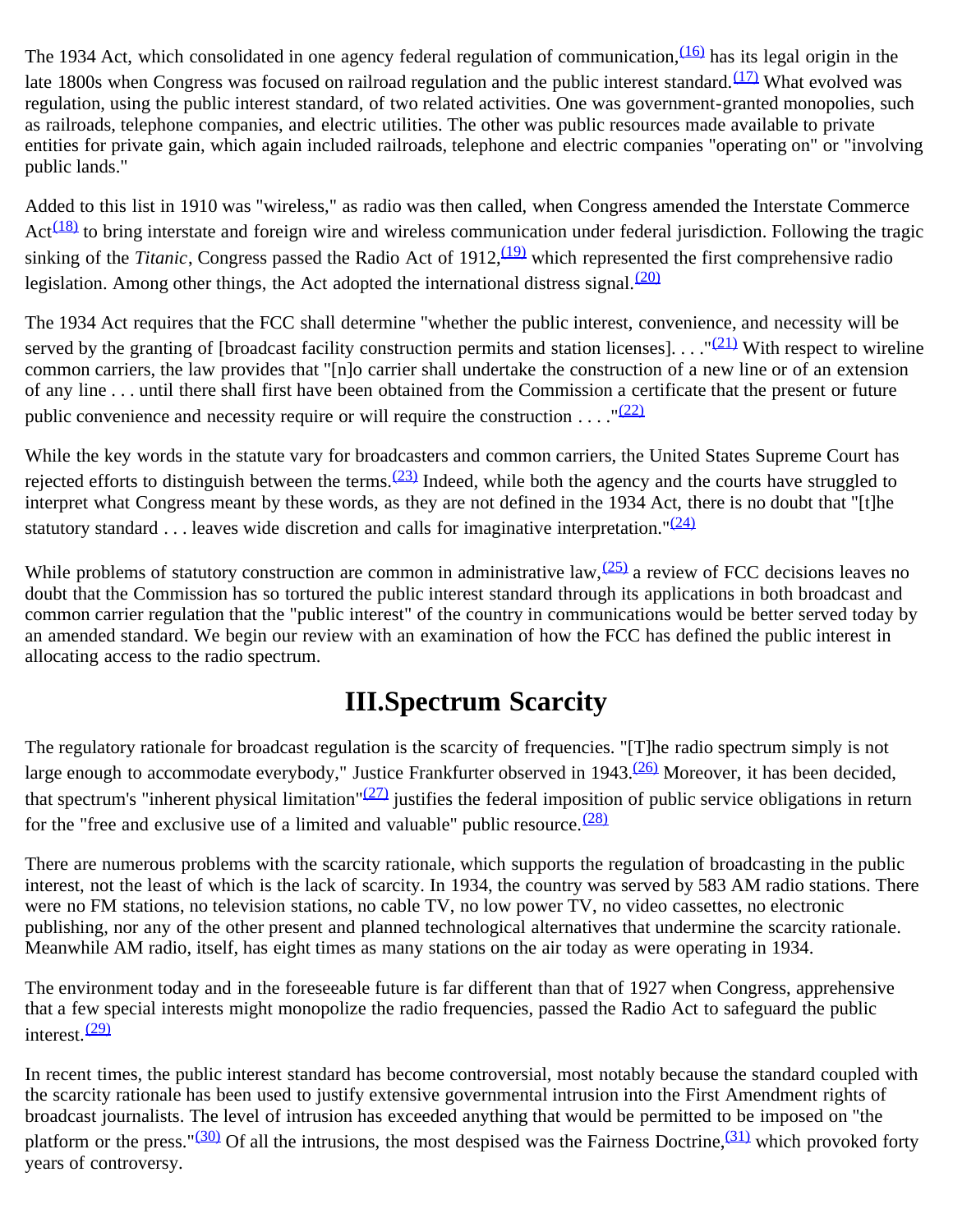### **IV.The Fairness Doctrine**

The Fairness Doctrine, which the FCC abolished on August 4, 1987,  $\frac{(32)}{2}$  imposed twin public interest obligations on broadcasters who were licensed to use specific frequencies of the "scarce" spectrum. "Broadcast licensees are required to provide coverage of vitally important controversial issues of interest in the community served by the licensees and to provide a reasonable opportunity for the presentation of contrasting viewpoints on such issues." $(33)$ 

The evolution and demise of the Fairness Doctrine reveals the problematic state of the public interest standard. The slippery slope began in 1929 when the Federal Radio Commission $\frac{(34)}{34}$  discussed the obligation of broadcasters to provide equal time to political candidates, as set forth in section 18 of the Radio Act. $(35)$  The Commission said:

It would not be fair, indeed it would not be good service, to the public to allow a one-sided presentation of the political issues of a campaign. In so far as a program consists of discussion of public questions, public interest requires ample play for the free and fair competition of opposing views, and the commission believes that the principle applies not only to addresses by political candidates but to all discussions of issues of importance to the public.<sup>[\(36\)](#page-19-19)</sup>

The Fairness Doctrine, in its modern form, became an FCC policy in 1949<sup>(37)</sup> and in 1969 the Supreme Court of the United States upheld the constitutionality of the personal attack component of the Doctrine in *Red Lion Broadcasting* Co. v. FCC.<sup>(38)</sup> The Court's approval of the Fairness Doctrine as a necessary regulation of spectrum scarcity has been frequently cited as justifying regulation of broadcast content. Moreover, Justice White, writing for a unanimous court, determined that Congress<sup>(39)</sup> had intended to include the Fairness Doctrine in the public interest standard when it amended the Communications Act in 1959.

This language makes it very plain that Congress, in 1959, announced that the phrase "public interest," which had been in the Act since 1927, imposed a duty on broadcasters to discuss both sides of controversial public issues. In other words, the amendment vindicated the FCC's general view that the [F]airness [D]octrine inhered in the public interest standard $\frac{(40)}{2}$  $\frac{(40)}{2}$  $\frac{(40)}{2}$ 

The implication of these words made it difficult for the FCC to later revisit the Fairness Doctrine. The Supreme Court was saying that unless the public interest standard, itself, could be eliminated, the Fairness Doctrine could not be eliminated. Therefore, in order to abolish the Fairness Doctrine, the FCC had to determine that the media marketplace had drastically changed since the *Red Lion* decision and that the Fairness Doctrine no longer served the public interest. $\frac{(41)}{(41)}$  While the FCC's 1985 Fairness Report challenged the Doctrine on both the scarcity rationale and the First Amendment rights of broadcasters,  $\frac{(42)}{2}$  the Commission had to avoid the appearance that it was not following the teachings of *Red Lion.* Thus, the public interest standard was reinterpreted to state that the Doctrine inhibited, rather than encouraged, the dissemination of information.

Shortly after the issuance of the Fairness Report, the U.S. Court of Appeals for the District of Columbia Circuit held that Congress had not codified the Fairness Doctrine in its 1959 amendment to the Communications Act.<sup>[\(43\)](#page-20-3)</sup>

With the demise of the Fairness Doctrine, the broadcast industry was relieved of a despised regulation. However, the FCC made it clear that broadcasters were still required to observe other programming obligations:

[T]he fact that government may not impose unconstitutional conditions on the receipt of a public benefit does not preclude the Commission's ability, and obligation, to license broadcasters in the public interest, convenience, and necessity. The Commission may still impose certain conditions on licensees in furtherance of this public interest obligation. Nothing in this decision, therefore, is intended to call into question the validity of the public interest standard under the Communications Act.<sup>[\(44\)](#page-20-4)</sup>

# **V.Broadcast Deregulation**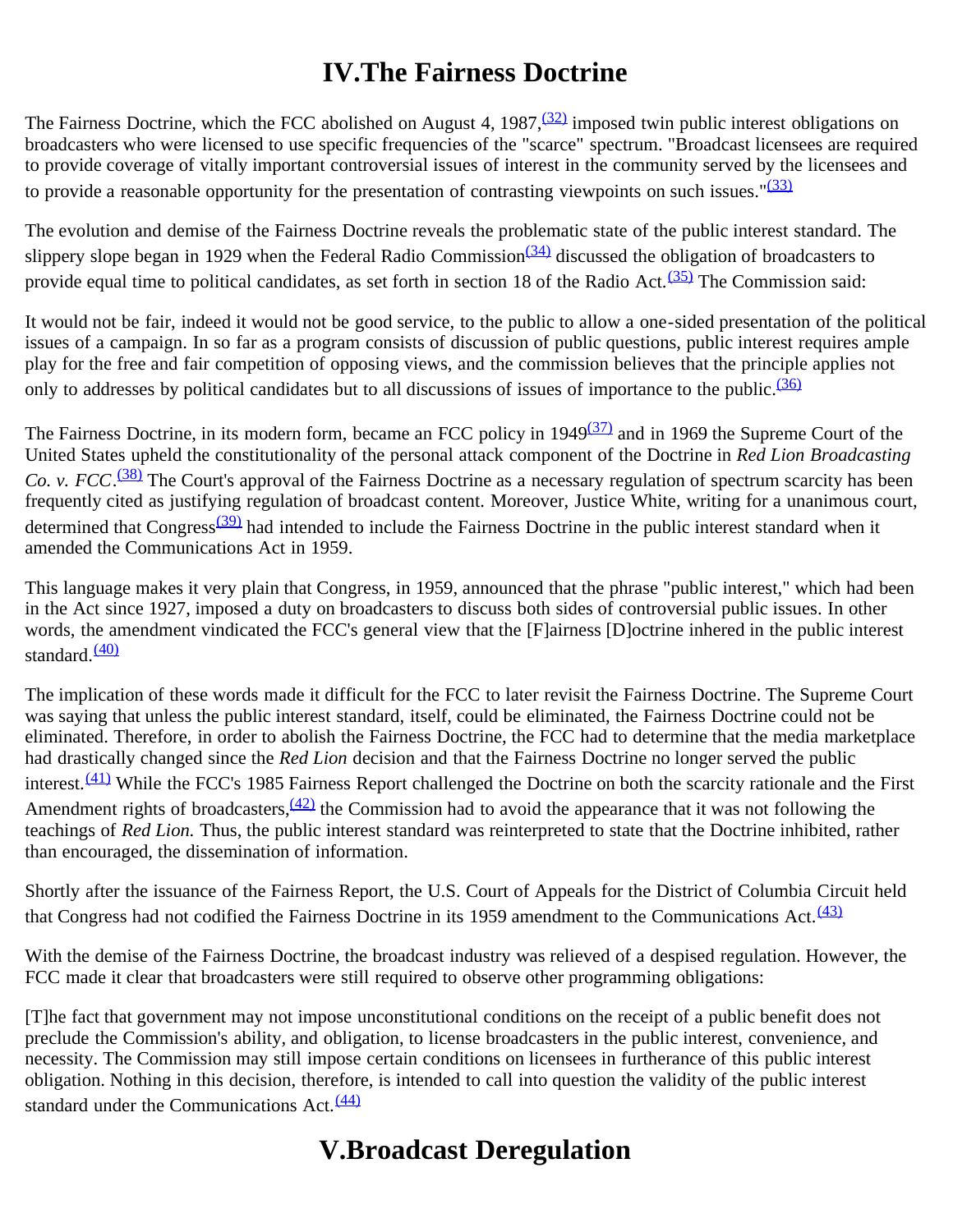While continuing to acknowledge that it was mandated by Congress to regulate in the public interest, the FCC in the 1980s assumed a new agenda--deregulation of the broadcast industry. Economic efficiency and programming discretion by broadcast licensees were viewed by Fowler as a better way to serve the public interest. In a seminal article, Fowler and his legal advisor advocated that the best way to serve the public was to allow broadcasters to respond to public demand and that the historic justifications for regulation did not withstand close scrutiny.  $\frac{(45)}{1}$  They attacked scarcity head on,  $\frac{(46)}{2}$  saying it had been overtaken by abundance.

Support for the Fowler thesis could be found in the field of economics, especially among those who advocate marketplace solutions. Indeed, as Ronald Coase noted as early as  $1959 \frac{(47)}{41}$  all resources are scarce, and the ideal way to allocate them is not through regulation, but by a market-based system that uses prices to ensure that scarce resources go to those who will make the best use of them. $\frac{(48)}{2}$  $\frac{(48)}{2}$  $\frac{(48)}{2}$ 

Fowler went further, contending that the FCC second guessed business judgment and that this discouraged risk taking and innovation by entrepreneurs.  $(49)$  The Fowler Commission, acting on this new agenda, took steps to deregulate both broadcast station ownership and operation. Multiple ownership restrictions were relaxed,  $(50)$  "trafficking" rules that limited alienation of licenses were eliminated,  $(51)$  and program content restrictions were eliminated.  $(52)$ 

These regulatory changes in broadcast ownership and operation reflected Fowler's belief that the marketplace, itself, best serves the public interest.<sup>(53)</sup> In fact, however, the argument can be made that a revised public interest standard failed to address the fundamental challenge--to reassess the power of the FCC when implementing the public interest standard.

# **VI.An Illegitimate Standard**

Professor Mayton has argued that the public interest standard used by the FCC is illegitimate in that it "implicates a derangement of constitutional structure, a structure put in place to assure that government power is used circumspectly." $\frac{(54)}{2}$  $\frac{(54)}{2}$  $\frac{(54)}{2}$ 

This is a powerful argument, drawing as it does on the truly historic precedent of the press which was deregulated by the "Regulations of Printing Acts" in 1694.<sup>(55)</sup> In the words of Blackstone, "the press properly became free, in 1694; and has ever since so continued." $(56)$  In modern times, given technological convergence among all media, the argument is compelling that the power the FCC holds under the public interest standard should be ruled unconstitutional. As Professor Mayton sees it, all media should properly be free. The law that governs the press, he argues, should be precedent for the electronic media. This, in turn, will benefit American democracy.<sup> $(57)$ </sup>

Mayton makes a second point with respect to FCC power. When read correctly, he argues, the Communications Act of 1934 does not delegate an open-ended public interest power to the FCC.<sup>(58)</sup> He is not alone among scholars who have contended that Congress did not delegate general power to the FCC to regulate broadcasting in the public interest. Professor Jaffe similarly argued that "[t]he use of `public interest' in the statute did not manifest a congressional intent to give the Commission general powers to `regulate' the industry or to solve any `problems' other than the problem of [radio] interference which gave rise to the legislation." $(59)$ 

In 1940 in its first decision concerning FCC power under the 1934 Communications Act, the United States Supreme Court agreed: "[T]he Act does not essay to regulate the business of the licensee. The Commission is given no supervisory control of the programs, of business management or of policy." $(60)$ 

But three years later, in 1943, the high court opened the public interest door to expanded FCC powers. In *NBC v.* United States,<sup>(61)</sup> Justice Frankfurter combined different parts of the Communications Act to describe broad FCC authority in these words: "[t]he `public interest' to be served under the Communications Act is thus the interest of the listening public in the 'larger and more effective use of the radio.'" $(62)$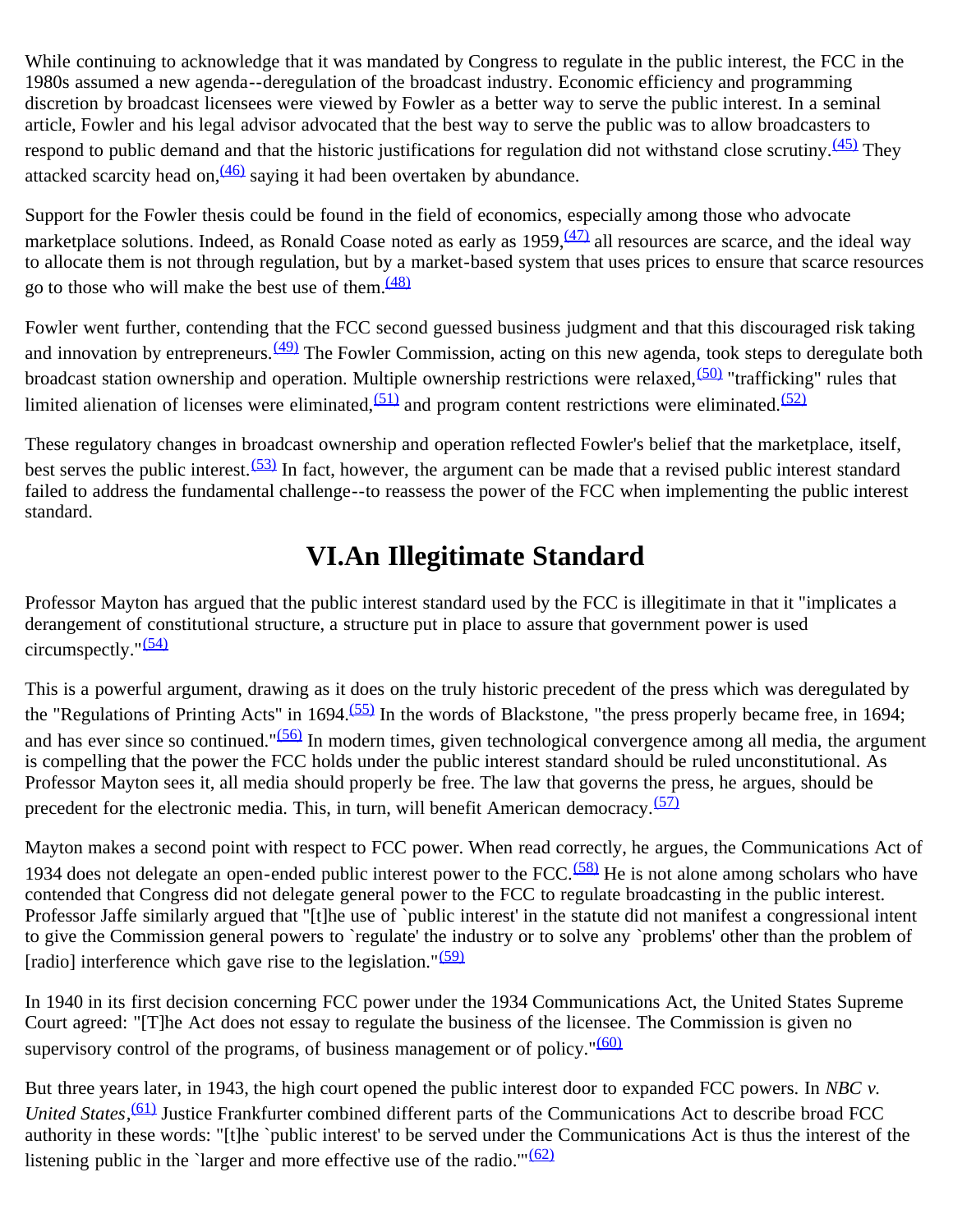Read together, *NBC*<sup>(63)</sup> and *Red Lion*<sup>(64)</sup> have legitimized expansive powers for the FCC under the public interest standard. Since these decisions were handed down much has changed. So much in fact that there have been efforts, starting as far back as 1976, to rewrite the Communications Act.<sup>(65)</sup> Meanwhile, as we have seen, the FCC has worked to redefine the public interest to reflect these changing conditions. Arguably, however, the issue is not one of redefinition; rather, as Professor Mayton argued, it is one of reassessment.

### **VII.Telecommunications Reregulation**

When the Communications Act became law in 1934, the paradigm for regulating telephone and telegraph companies was comprised of three parts: the "utility" had a protected franchise based on the economic concept of natural monopoly; it was quarantined from entering competitive markets; and government would thoroughly regulate the company's prices, business practices, and conditions of service.<sup>[\(66\)](#page-21-3)</sup>

As recently as 1984, this model has guided some government decision makers. It was then that the U.S. District Court in Washington, D.C. began regulating the Regional Bell Operating Companies following the court-approved AT&T Divestiture Decree $\frac{(67)}{2}$  that created these companies. The model, however, has been significantly altered by both the FCC and a majority of state public service commissions which have adopted alternative forms of regulation by implementing rate-freeze or price-cap regulation.<sup>(68)</sup> The model was further eroded when the United States District Court in Alexandria, Virginia agreed with Bell Atlantic that the federal government had imposed an unconstitutional quarantine on one of its telephone companies (Chesapeake & Potomac) by banning such companies from entering the cable television business in the same area in which they provided telephone service.<sup>(69)</sup> The court held that the ban infringed on the company's First Amendment rights, thus indirectly challenging the inferior constitutional protection the Supreme Court afforded electronic speech in *Red Lion*.<sup>[\(70\)](#page-21-7)</sup>

The principle reason for this evolution, culminating in the 1996 Act, has been the changing conditions in communications, which have given rise to increasing competition, and in turn led commentators and regulators to see economic efficiency as a primary goal of telecommunications regulation.<sup> $(71)$ </sup> One commentator argues that the FCC has gone so far as to change its focus from the goal of universally available and affordable residential telephone service, to that of economic efficiency. "The federal redistributory or *equity* goal," he contends, has become "secondary to a pursuit of economic *efficiency* through reliance on a change in markets and competition."[\(72\)](#page-21-9)

The FCC began to adopt the concepts of efficiency and competition in telecommunications in a series of decisions beginning with the telephone accessory equipment area. These culminated in *Carterfone* and the FCC decision to open the public telecommunications network to nontelephone company provided equipment.<sup>(73)</sup> In the long-distance area the Commission adopted a similar policy by opening the market to new entrants.  $(74)$  In addition, the FCC also encouraged the entry of new technologies into the marketplace, such as Direct Broadcast Satellites and cellular telephones. $\frac{(75)}{20}$  $\frac{(75)}{20}$  $\frac{(75)}{20}$ Finally, the Commission has relaxed some of the quarantine restrictions on telephone companies in order to allow them to enter the competitive markets of "enhanced," i.e., computerized services and "customer premises," i.e., terminal equipment. $\frac{(76)}{6}$  $\frac{(76)}{6}$  $\frac{(76)}{6}$ 

# **VIII.Regulate Structure or Performance**

All of the Commission's actions were initiated pursuant to the public interest standard, which, on the one hand, enabled the agency to adopt freedom of entry positions based on convergence of technology, while, on the other hand, allowed it to segregate different segments of the industry and restrict participants in one area from entering another area. Cellular telephony, for example, was authorized as an "unregulated" duopoly, with one franchise reserved for the local telephone company and the other allocated by the Commission to a competitor. $(77)$  In effect, the Commission substituted formal control of market structure for deregulation of prices and quality levels. Structural regulation more and more came to performance regulation as being in the public interest.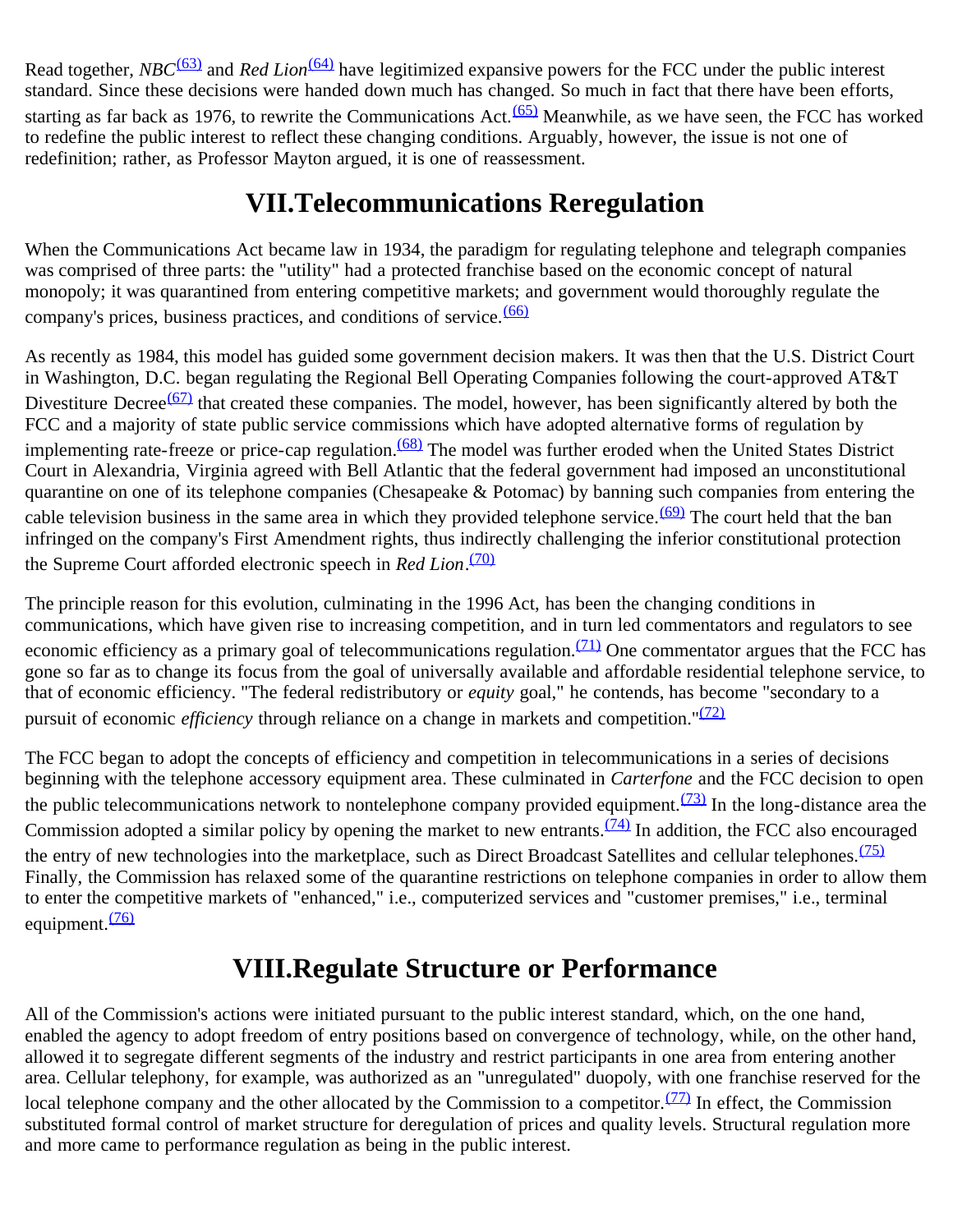At the same time as the FCC was placing increased reliance on marketplace forces, albeit accompanied by structural controls on entry to the market, the agency was also placing heightened emphasis on antitrust law.  $(78)$  An illustrative example was the 1982 staff report of the Office of Policy and Plans entitled *Measurement of Concentration in Home* Video Markets,<sup>(79)</sup> which stated that when local video markets (broadly defined) are reasonably competitive, the FCC's goals are realized.<sup>[\(80\)](#page-21-17)</sup>

The FCC, however, was hardly embracing the consumer welfare model of antitrust law. That would have meant avoiding the imposition of structural regulations that raised barriers to market entry, to vertical integration, and to the efficient exploitation of economies of scale. The Commission implicitly reasoned that it was permissible for regulation, at times, to restrain trade. The public interest standard could accommodate such an outcome. One jurist, Judge Posner of the Seventh Circuit, reflected on this curious situation and commented:

If the Commission were enforcing the antitrust laws, it would not be allowed to trade off a reduction in competition. . . Since it is enforcing the nebulous public interest standard instead, it is permitted, and maybe even required, to make such a tradeoff--at least we do not understand any of the parties to question the Commission's authority to do so. $\frac{(81)}{2}$  $\frac{(81)}{2}$  $\frac{(81)}{2}$ 

The issue is not the Commission's authority. The "nebulous public interest standard" is just that--nebulous. The question then, is how the standard should be defined in light of changing conditions in communications.

# **IX.Regulation and Competition**

Where regulation is concerned less is presumptively better, and competition is presumptively the best.<sup>(82)</sup> This theme was heard often during the last decade when Washington was filled with calls for regulatory reform and deregulation, and when the FCC, under Republican control, was interpreting the public interest to mean more competition and less regulation. Intellectually, the theme was fed by the "Chicago School" of economists who challenged much regulation as being economically without merit.<sup>(83)</sup> Furthermore, the success of the Japanese in international business reinforced the view that the competitiveness of the American economy had been weakened, in part at least, by too much regulation.

Seemingly, the FCC got caught up in this "regulatory failure" theory and sought to promote the less restrictive means of favoring competition. Arguably, what the Commission created was "regulated competition." Congress did not help, for example, by first enacting cable television deregulation legislation in  $1984^{(84)}$  and then reregulating the industry just eight years later.<sup>(85)</sup> The reregulation bill left implementation to the FCC and when it rolled back cable rates, not only did the industry howl, but the planned Bell Atlantic-TCI merger collapsed, thereby dealing a setback to the Clinton Administration's ambitions for an Information Superhighway built by converging industries with private moneys. $\frac{(86)}{2}$  $\frac{(86)}{2}$  $\frac{(86)}{2}$ 

"Our mission was to protect the public against unreasonable prices, while promoting business," Reed Hundt, the FCC chairman, commented after the decision. $\frac{(87)}{2}$  The regulatory tool can be a difficult instrument to use in attempting to achieve these twin aims. Classical regulation often fails, as Justice Breyer has argued, due to a fundamental "mismatch" between the tool and the evil it is intended to fix. $\frac{(88)}{9}$  A more appropriate tool in communications can be found in antitrust law, rather than the FCC precedents when applying the ill-defined public interest standard. This can be accomplished by amending the 1934 Act to define the public interest in procompetitive, antitrust terms.

By adopting this approach, Congress could correct a continuing omission, place a safeguard against infringement on the growing electronic media's First Amendment rights, and at last come to grips with the fundamental question of FCC authority. Put differently, Congress could correct a problem that former FCC General Counsel Henry Geller described as, "[In effect Congress has said to the FCC] Here is a new field, communications; we have no idea how it will develop so we leave it to you to do the best you can in the public interest." $(89)$ 

Today, the nation does know how the field of communications has and can develop. By defining the public interest in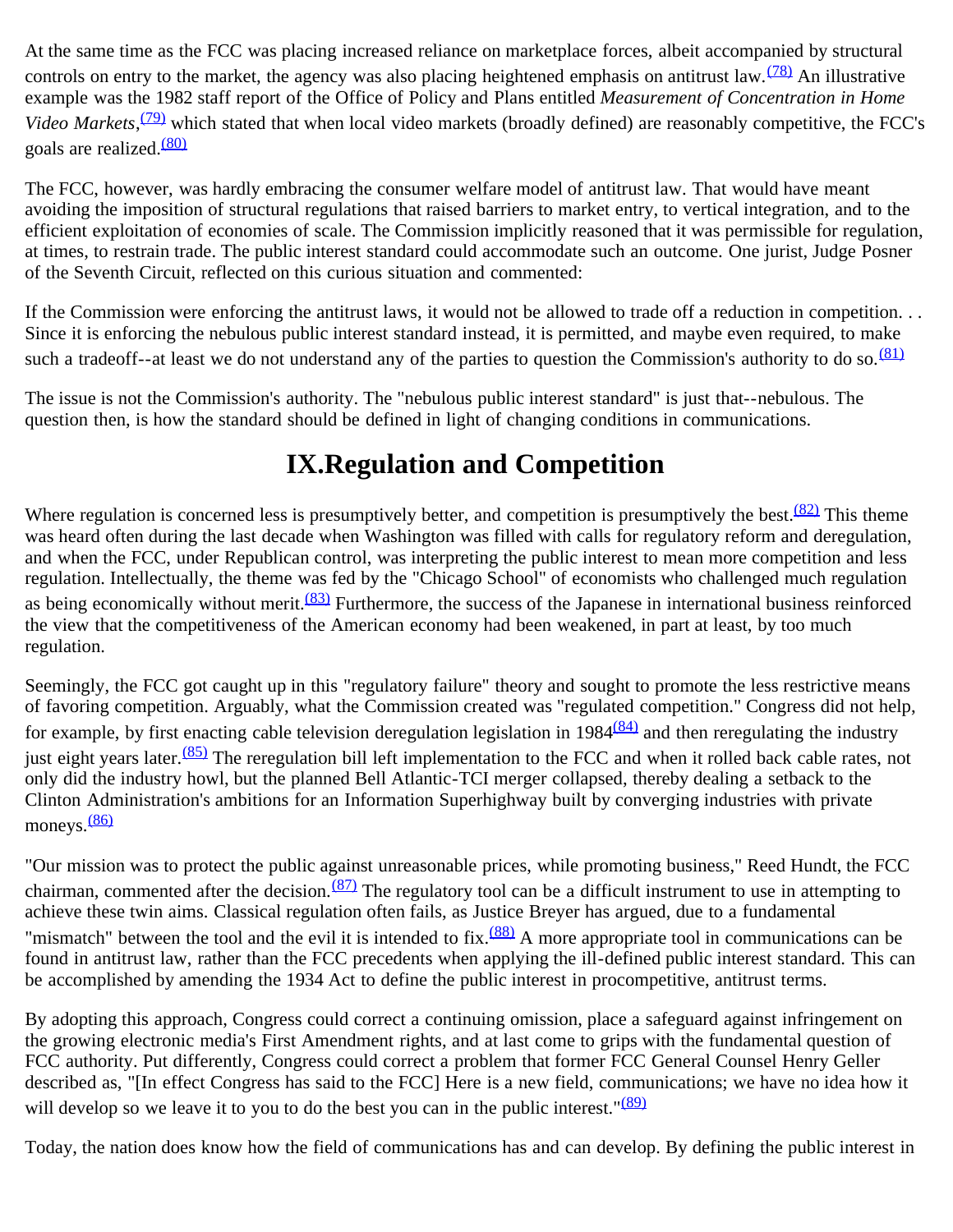communications in competitive terms, the nation can have both reasonable prices and business progress.

# **X.The Antitrust Perspective**

American telephony has been effected more by the enforcement of antitrust principles than by regulatory law. $\frac{(90)}{90}$  A primary example of the impact that antitrust enforcement has had on the United States telephony industry is the 1982 AT&T Divestiture.<sup>(91)</sup> The AT&T monopoly, with assets worth more than those of General Motors, Ford, Chrysler, General Electric, and IBM combined,  $\frac{(92)}{2}$  was divested in an effort to separate the competitive aspects of AT&T's business from the remaining elements of the Bell monopoly.

Yet, even in those instances where the divestiture infused competition into the communications market, the anticompetitive restrictions of the "public interest" standard are still prohibitive. By incorporating the procompetitive theory of antitrust law into the "public interest" standard, uniformity of goals in communication's governance is furthered.

Prior to examining the value which a procompetitive standard would impart upon the communications industry and consumers, it is useful to consider the history and nature of the various antitrust laws, and their relationship to regulated industries.

# **XI.Traditional Regulation of Natural Monopolies**

In sharp contrast to the antitrust laws, economic regulation of an industry is intended as a substitute for competition where one company has a natural monopoly.<sup>(93)</sup> Historically, the justification has been that the regulatory scheme protects the public interest at large because the existence of market failures prevents the market from serving the public interest.

One of the earliest American examples of government regulation came from state regulatory initiatives aimed at controlling the dominant railroad monopoly. The Supreme Court, in *Munn v. Illinois*,<sup>(94)</sup> upheld the right of a state to regulate pricing and licensure requirements that directly affected railroad practices. The rationale was that certain activities uniquely affected the public interest, and must therefore be constrained in order to maintain the public good. The assumption is that the public interest will be served if consumers can be assured least cost purchasing of a service. Governmental regulation strives towards this end through approximating least cost and determining regulated pricing.[\(95\)](#page-22-13)

An overview of the historically regulated markets reveals quite a different story. In fact, traditional governmental regulation of the "natural monopolies" has often resulted in a failure to meet the myriad of consumer needs.<sup>(96)</sup> The corollary has been the modern emergence of deregulation, often as a result of procompetitive policy. This trend may be attributed to the belief that competition is more capable of bearing beneficial economic implications in a modern marketplace.<sup>(97)</sup> Furthermore, what might have been a justifiable regulation in 1934 may no longer be warranted because of technological changes.

# **XII.Deregulation of Natural Monopolies**

The airline industry was deregulated in 1978.<sup>(98)</sup> Although the industry was initially unregulated, Congress created the Civil Aeronautics Board to regulate the industry in order to avoid the problems the railroad industry was plagued with earlier in the century.<sup>(99)</sup> This line of reasoning was predicated upon the theory that, like the railroad and other common carrier transportation industries, air transportation should properly be viewed as a public utility.  $(100)$  Prior to deregulation, the industry was fraught with an inefficient regulatory structure which ultimately led to high consumer rates and low industry profits. $\frac{(101)}{2}$  $\frac{(101)}{2}$  $\frac{(101)}{2}$ 

It is now recognized that the early policies upon which regulation was predicated contributed to these market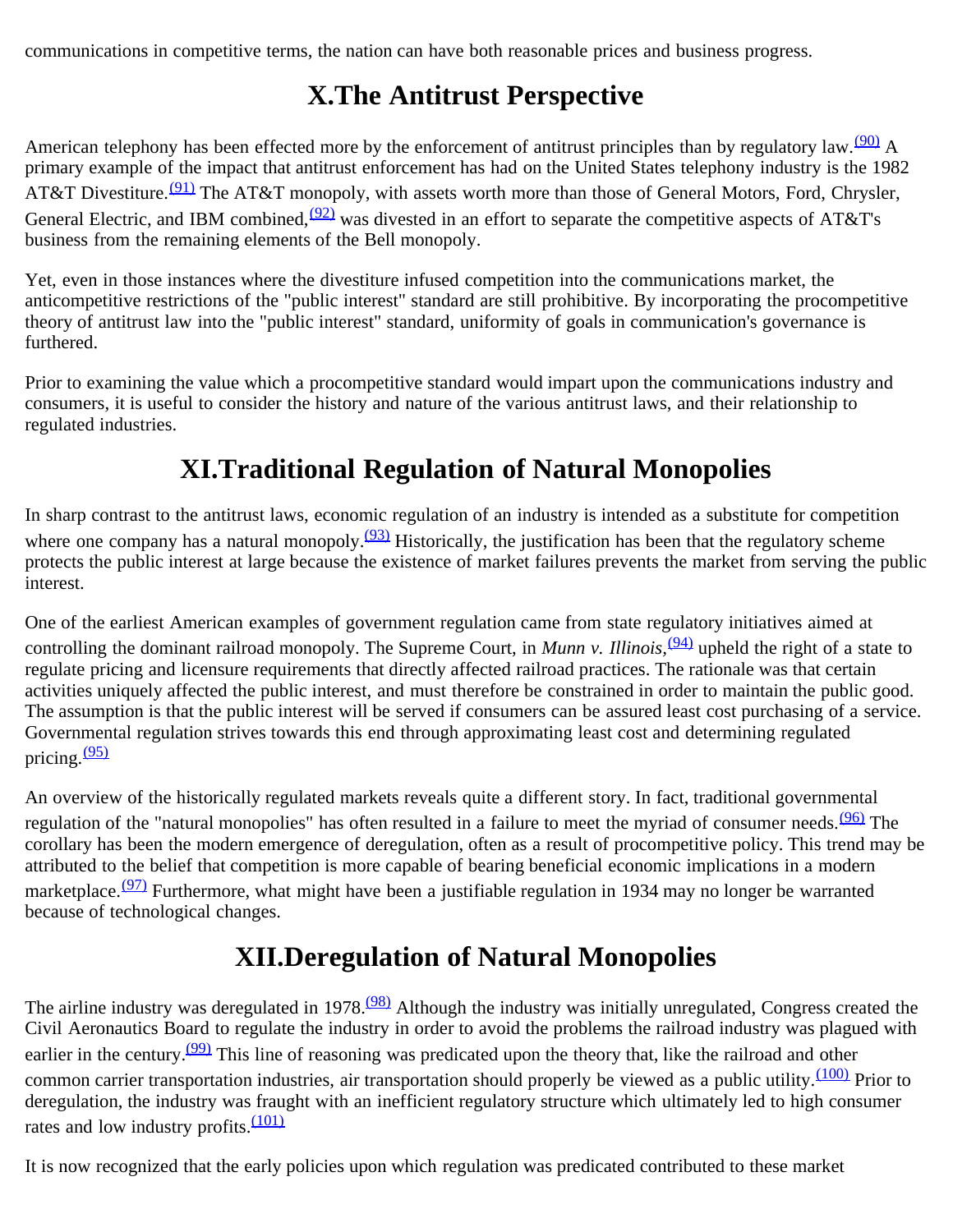inefficiencies. $\frac{(102)}{102}$  $\frac{(102)}{102}$  $\frac{(102)}{102}$  The Airline Deregulation Act $\frac{(103)}{102}$  $\frac{(103)}{102}$  $\frac{(103)}{102}$  attempted to curb the existing market imperfections by increasing entry opportunity to new airlines, and introducing more flexibility and discretion for individual airlines to lower and raise fares. The Civil Aeronautics Board itself was finally eliminated in 1985, although many of its administrative functions were merely transferred to the Department of Transportation. $\frac{(104)}{2}$  $\frac{(104)}{2}$  $\frac{(104)}{2}$ 

The impact of deregulation on the airline industry is, and likely always will be, debatable.  $(105)$  In fact, it is questionable whether the industry was actually deregulated. While it is too early to recognize substantive long-term effects, many of the short-term consequences of deregulation have taken shape. The introduction of intense competition into the market resulted in an overall expansion of service options at reductions in price for consumers.<sup>(106)</sup> In turn, this sudden increase in supply outpaced the demand, resulting in a number of highly publicized bankruptcies and mergers. $\frac{(107)}{(107)}$  $\frac{(107)}{(107)}$  $\frac{(107)}{(107)}$ Consequently, rates have slowly begun to increase again as the airline industry has reverted to a concentrated oligopolistic structure.<sup>[\(108\)](#page-23-4)</sup>

Noteworthy, is the absence of any antitrust jurisdiction in the hands of a specialized airline agency which could more effectively monitor the mundane day-to-day business operations. This is not to imply that airlines need not consider antitrust issues which may invariably arise, for such concerns are necessarily part of any business with substantial market power. Antitrust enforcement would be more vigorous, and thus, a more effective deterrent to anticompetitive activities if there were centralized antitrust jurisdiction within a *specialized* administrative agency.

What does exist, however, is the ability of the Department of Transportation (DOT) to authorize antitrust immunity for certain actions. Exemplary of this power is the DOT's approving and granting of antitrust immunity for a commercial cooperation and integration agreement between Northwest and KLM airlines.<sup>(109)</sup> While there are those who may conclude that this particular agreement is procompetitive, it exemplifies the type of authority which threatens to inhibit the antitrust presence that can artificially stimulate competition. Rather than granting antitrust exemptions, the focus of the overseeing federal agency should be on whether the proposed activity would have an anticompetitive impact, and hence, violate the antitrust standards.

The airline industry is not the only regulated market to have experimented with deregulation without abandoning antitrust immunity and like exemptions. Throughout the latter half of the twentieth century, the nation's railroads experienced little economic success, most notably in regards to passenger service.  $(110)$  The industry was originally regulated by the Interstate Commerce Commission for several reasons: in an attempt to minimize competition; in order to provide universal service to the public; and to protect agricultural product shippers from exploitation by the railroad cartels. $\frac{(111)}{2}$  $\frac{(111)}{2}$  $\frac{(111)}{2}$ 

Due to overall inability to compete effectively for transportation services with the airlines, the motor carriers developed and Congress passed the Railroad Revitalization and Regulatory Reform Act of 1976, <sup>(112)</sup> and four years later the Staggers Rail Act of 1980.<sup>(113)</sup> The intent behind the deregulation was to intensify competition and allow for more pricing discretion by individual carriers. $\frac{(114)}{2}$  $\frac{(114)}{2}$  $\frac{(114)}{2}$ 

The effects of railroad deregulation have been similar in nature to those seen in airline deregulation. Of significant benefit has been the ability of the railroads to finally abandon markets $(115)$  which were long, costly, and unprofitable, and which they were previously obligated to serve.  $(116)$  Once again, the deregulation was not adequately accompanied by active antitrust supervision in the stead of the regulatory framework.

Without worry as to antitrust concerns being monitored by a special industry agency, it is no surprise that monopolistic concentration of market power has evolved within the modern railroad industry. $(117)$  Noteworthy, is the Interstate Commerce Commission's authority to immunize mergers of rail carriers from antitrust review when it finds the merger to be consistent with public interest.  $(118)$ 

There are lessons to be gained from the regulation of the airline and railroad industries. Economists, lawyers, and industry insiders have persistently offered suggestions on how to modify the structure so as to ensure market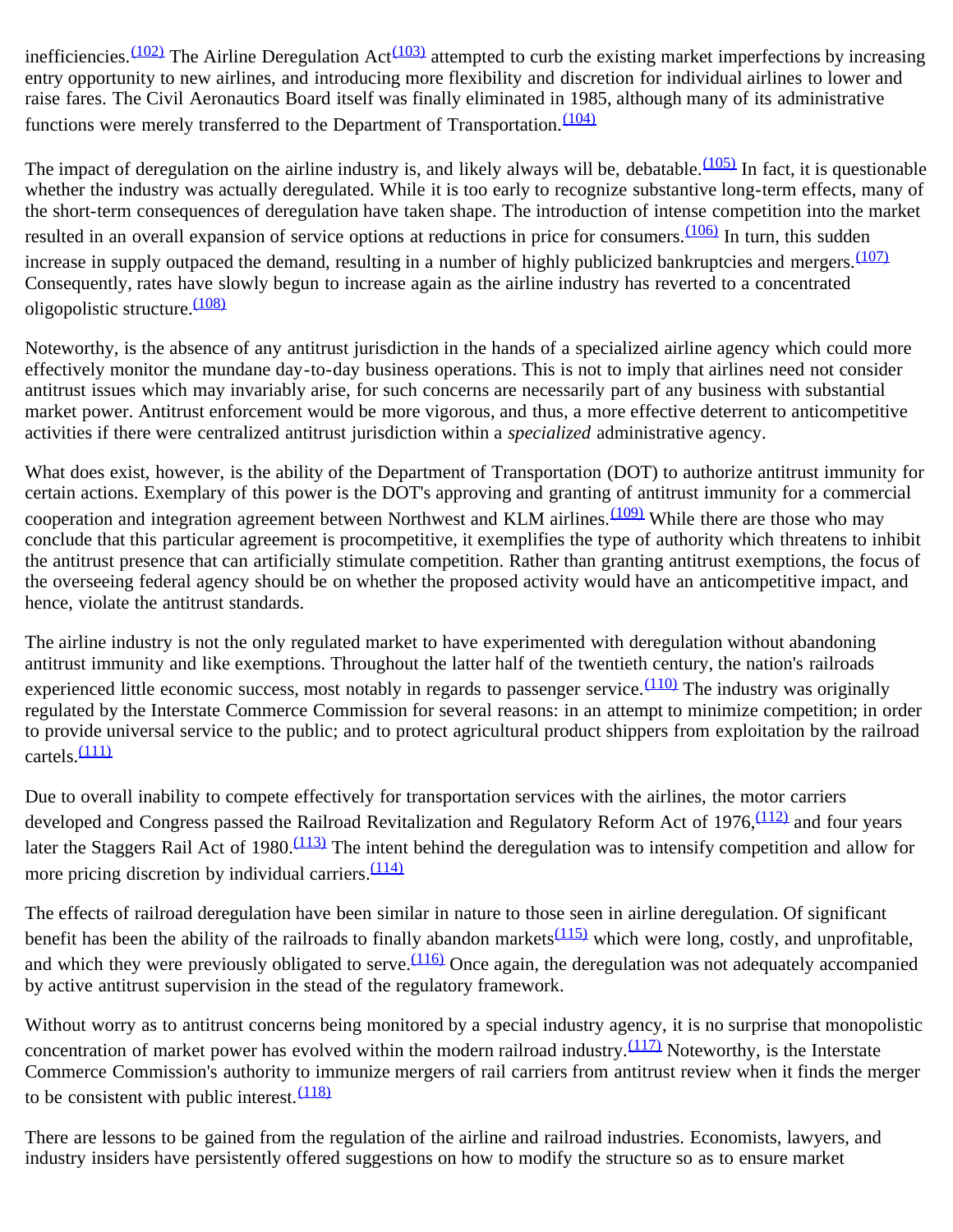conditions which properly balance the goals of service, quality, efficiency, and competition.  $(119)$  While scholars debate the economic implications of regulation, the message of the airline experience seems to have gotten lost in the mix. Accordingly, more attention should be paid to the initial structuring of the deregulatory scheme.

Market inconsistencies and variables, such as technological development and international competition, lend to the difficulty in structuring a regulatory framework for the communications industry. Absolute and instantaneous deregulation is neither competitively advantageous or politically tolerable. Consequently, the most practical strategy for those who oppose the current regulatory process may be to fortify gradual deregulation by superimposing strictly enforced antitrust principles upon the current regulatory system. This approach has the advantage of maintaining government and judicial oversight of anticompetitive conduct through the application of existing antitrust laws. As a result, a means will exist to guard against the resulting market imperfections historically associated with deregulation.

Stated another way, antitrust policies must be vigorously enforced to insure that market conditions exist after deregulation that benefit consumers and industry players equally. This is best achieved through the granting of antitrust jurisdiction to the administrative agency with the most specialized knowledge of the industry in question.<sup>[\(120\)](#page-23-16)</sup> This authority should encompass the power to enjoin potential anticompetitive activities, not to grant such ventures antitrust immunity. The remedy for such an antitrust violation? Partial, if not complete, reregulation until the anticompetitive influences have been sufficiently alleviated.

Through the incorporation of antitrust principles into the public interest standard, many of the fringe applications of antitrust exemptions and defenses will be intrinsically truncated by the administrative procedure. The related antitrust concerns of time, cost, and extensive discovery are comparably diminished by such agency review, as opposed to fullblown litigation. A similar functional strategy would well serve the communications industry, and this is precisely the recommendation proposed by this article.

A delicate blending of the competitive goals and industrial freedom of the antitrust laws with fear by the businesssector of reregulation, has the greatest potential to facilitate the convergence of the public interest with market stability. In no regulated industry is this more true than in communications, in which, as discussed earlier, the existing regulatory structure has been rendered obsolete. The history of antitrust influence within the industry is well established and pervasive. Moreover, the FCC, under the leadership of Chairman Hundt, has already started to undertake the types of analysis that must be applied in antitrust cases.  $(121)$  One example of such an analysis is the FCC's September 1994 decision approving the AT&T-McCaw merger, in which the Commission stated:

We now address the competitive impact of the proposed merger in each of the markets we have identified. In each market we must examine, the issue is whether the proposed merger will violate antitrust policies. In the case of a proposed merger, we are particularly mindful of Section 7 of the Clayton Act, which generally proscribes mergers "where in any line of commerce in any section of the country" the effect of the merger may be "substantially to lessen competition, or to tend to create a monopoly." We also take care to examine the proposed merger for equally serious but less broad-sweeping violations of antitrust principles, such as theft of confidential information, tie-in sales, unjustified price discrimination, and other abuses of market power. The principal way in which the commentators allege that the proposed merger will violate antitrust principles is by abuses which, it is said, will flow from the combination of McCaw's "bottleneck" cellular exchange and AT&T's power in other markets. In general, after careful consideration of the voluminous antitrust arguments made by all parties, we conclude that the competitive component of our statutory public interest standard will be satisfied by the imposition of two major conditions on our approval of the proposed merger: (1) that AT&T shall not discriminate in favor of McCaw and against its other customers for cellular network equipment under existing contracts; and (2) that AT&T and McCaw shall each take appropriate steps to prevent third parties' proprietary data from falling into the other's hands.  $(122)$ 

### **XIII.Antitrust Enforcement upon Regulated Industries**

Threshold concerns regarding antitrust issues invariably exist in a regulatory structure which seeks to protect monopolies in order to serve the public interest. In theory, the antitrust laws are supposed to act as a check upon anticompetitive behavior by persons with market power, in order to insure competition and avoid such evils as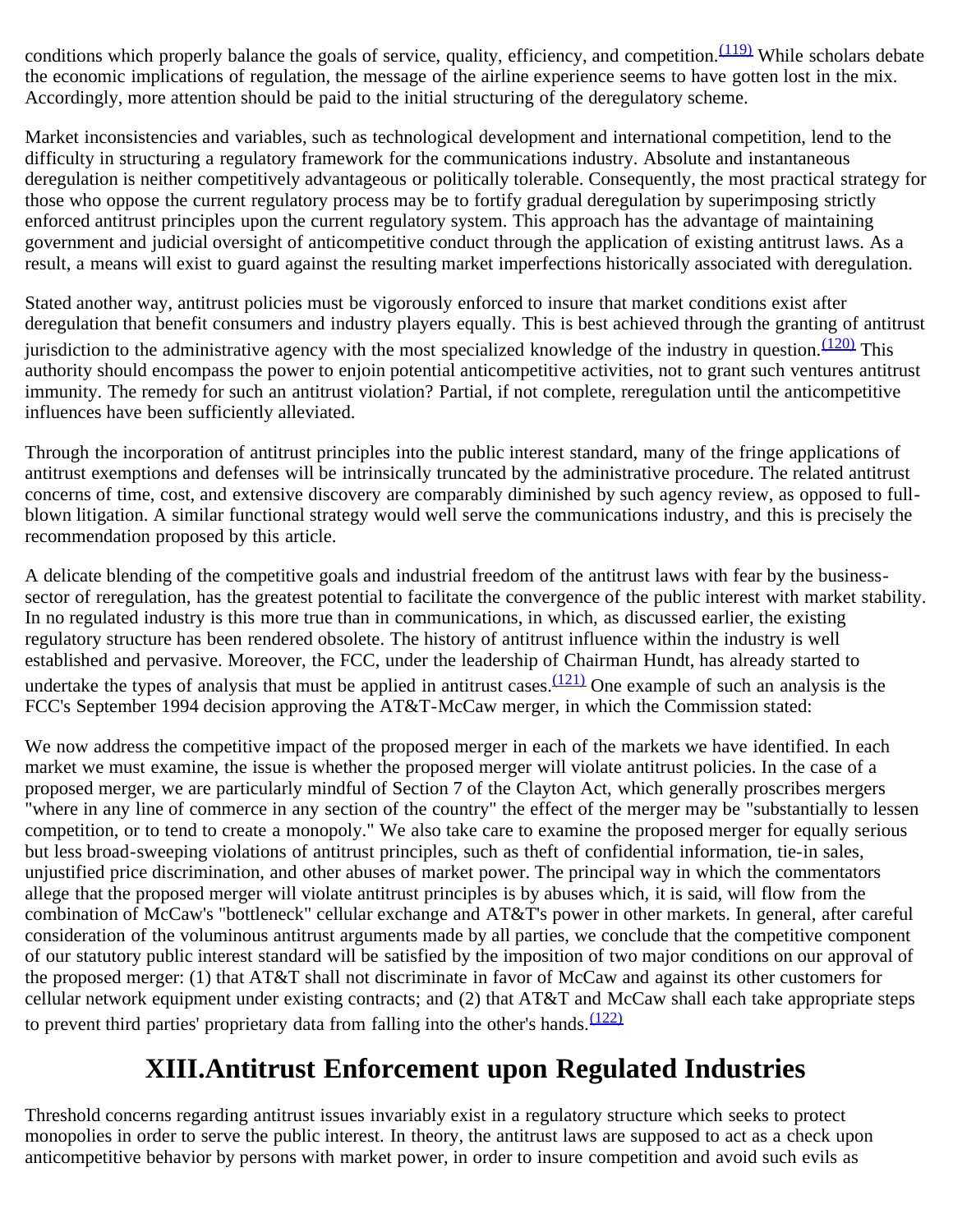predatory pricing and tying. $\frac{(123)}{2}$  $\frac{(123)}{2}$  $\frac{(123)}{2}$ 

The conflict between command and control regulations and the general antitrust laws has been met with guarded protection of the regulated industries through judicially crafted immunity exceptions to antitrust enforcement. $\frac{(124)}{2}$  $\frac{(124)}{2}$  $\frac{(124)}{2}$ Because such protection offers an attractive opportunity to abuse the regulatory system, the public interest would be better served by a government regime which emphasizes open competition and discretionary pricing in conjunction with active antitrust enforcement without the illusory protection which the historical immunity doctrines have provided. This is not to say that the communications industry has not been largely shaped and influenced by the antitrust laws. Yet, while the history of the communications industry reflects episodes of active antitrust enforcement, there has been an equal amount of exception from the antitrust laws due to the pervasive application of differing immunity doctrines.

### **XIV.Inclusionary Antitrust Enforcement and Competitive Sustenance**

When competitors enter into agreements where their conduct interferes with interstate commerce, the activity is considered a horizontal restraint.  $(125)$  Section 1 of the Sherman Act $(126)$  concerns market behavior, such as agreements to restrict output or increase prices in order to limit or exclude competition. This sort of cartel behavior implicates section 1 by restricting the normal supply and demand functions of the marketplace. $\frac{(127)}{2}$  $\frac{(127)}{2}$  $\frac{(127)}{2}$ 

There has been little litigation of section 1 violations among competitors in the communications industry. Unlike other antitrust provisions, such as exclusive dealings and vertical agreements, the conduct prohibited by this provision has not been historically relevant to a communications market in which competition is severely restricted due to the natural monopoly structure, which exists as a result of the public utility regulatory scheme. $\frac{(128)}{2}$  $\frac{(128)}{2}$  $\frac{(128)}{2}$ 

Section 2 of the Sherman Act<sup> $(129)$ </sup> prohibits predatory and exclusionary conduct by one firm with market power, or that attempts to gain market power, against any of its actual or potential competitors.  $(130)$  Examples of such behavior are monopolization,  $\frac{(131)}{2}$  attempts to monopolize, or any conspiracy to monopolize.  $\frac{(132)}{2}$  $\frac{(132)}{2}$  $\frac{(132)}{2}$  The concerns of section 2 go beyond mere size *per se*. In the seminal case of *United States v. Aluminum Company of America*, <sup>(133)</sup> Judge Learned Hand emphasized that violative firms required not just market power,  $(134)$  but also anticompetitive conduct.  $(135)$  Unlike section 1 of the Sherman Act, this provision has been the basis of a good deal of antitrust litigation within the communications industry. $\frac{(136)}{2}$  $\frac{(136)}{2}$  $\frac{(136)}{2}$ 

One common arrangement is the "tie-in," also referred to as a tying arrangement. This occurs when a seller's goods being sold to a buyer are conditioned upon the buyer additionally buying other goods or services from the seller.<sup>[\(137\)](#page-25-5)</sup> Tying arrangements are prohibited by sections 1 and 2 of the Sherman Act,  $(138)$  and by section 3 of the Clayton Act.<sup>(139)</sup> Tying problems among regulated industries are typically attempts by a firm to bypass regulation by leveraging their market power into related but unregulated markets. $\frac{(140)}{2}$  $\frac{(140)}{2}$  $\frac{(140)}{2}$ 

In the communications industry, application of anti-tying enforcement was evident as early as 1962, in *United States v. Loew's, Inc.*<sup>(141)</sup> Loew's, a motion picture distributor, conditioned the sale of its more popular films on the additional sale of a block of films with lesser appeal. It is just this type of coercive effect that the antitrust laws are intended to eliminate from the marketplace. The nature of telephony in particular lends itself to frequent tying scrutiny since the market lines and boundaries of offered products and services are often unclear.  $\frac{(142)}{2}$  $\frac{(142)}{2}$  $\frac{(142)}{2}$ 

There are numerous other antitrust laws and concepts that communications firms are commonly accused of violating but from which immunity has, by and large, protected them. Two of the more frequently cited complaints allege predatory pricing  $(143)$  and monopoly leveraging.  $(144)$  Should the proposed antitrust standard of this article be incorporated into the public interest convenience and necessity standard of the 1934 Act, these antitrust theories would play a more significant role in the "regulation" of the communications industry.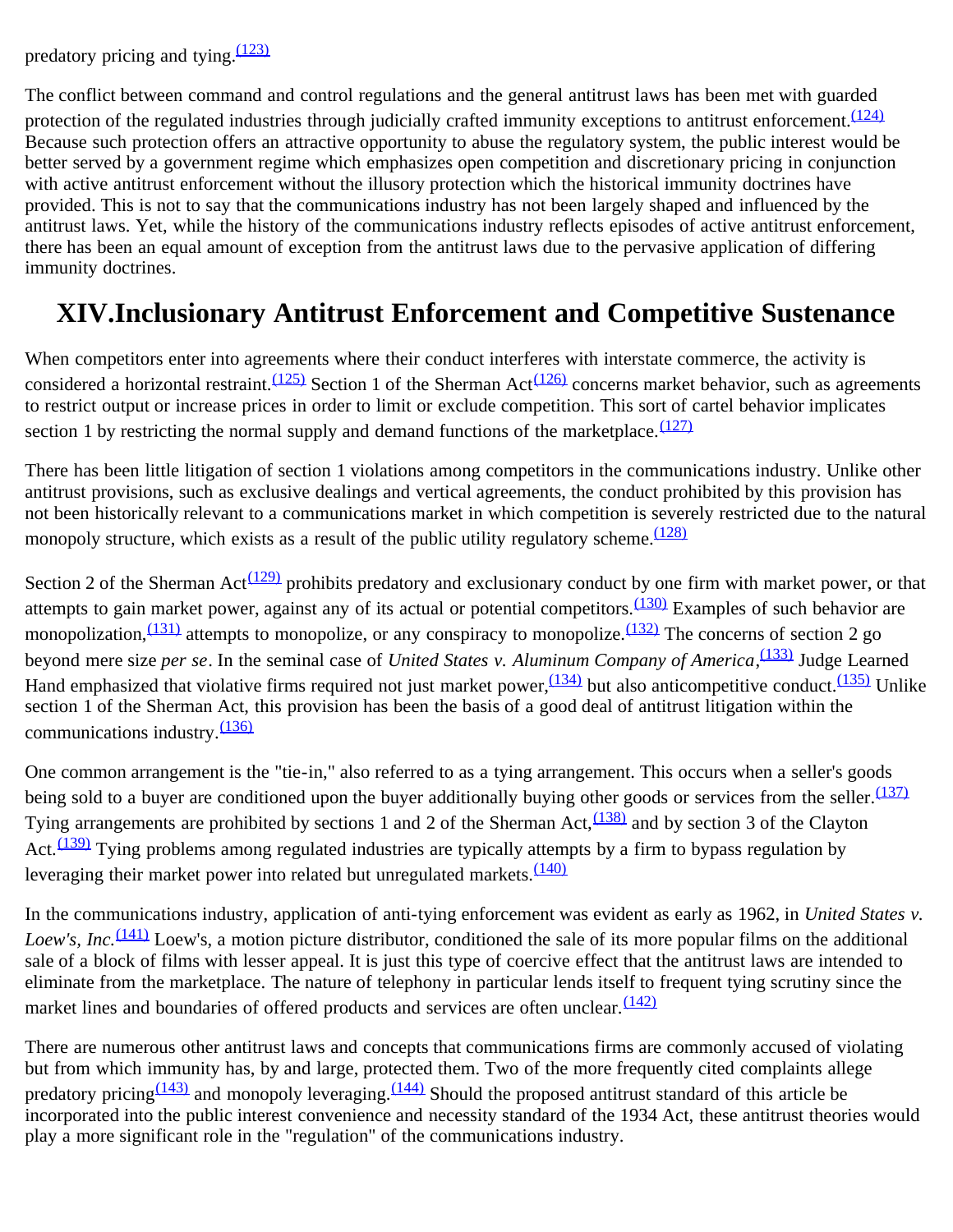Application of these competition-promoting laws will take more than merely instituting a suitable antitrust archetype into existing communications law. As previously discussed, communications firms have, for the most part, been immune to the majority of antitrust jurisprudence. In order for a new governing regime to effectively achieve optimum market conditions, it will be necessary to remove these preexisting, prophylactic restrictions on antitrust enforcement. Note that in doing so, traditional antitrust oversight of industry behavior by the Department of Justice and others will not be restricted in any way. In fact, by cleansing the legal environment of many overly complicated procedural defenses, antitrust standards will likely be more focused upon actual anticompetitive effects, and less attentive to the restraining impact of inefficient governance.

# **XV.Exclusionary Jurisprudence and the Suppression of Competition**

The degree to which the current regulatory scheme displaces the applicability of antitrust law is often related to current political trends. In one way this is a question of jurisdiction. When do the courts have jurisdiction to enforce antitrust principles against a regulated industry, and when is it solely the territorial province of the relevant agency to dictate antitrust approval? Alternatively, are there times when regulations and antitrust enforcement can coexist?

In some instances, Congress and/or the courts have granted express antitrust immunity to a specific industry. $\frac{(145)}{2}$  $\frac{(145)}{2}$  $\frac{(145)}{2}$ Arguably, Congress did the same with the communications industry, at least as applied to those consolidations and mergers of telephone companies rendered within the public interest by the Commission.<sup>(146)</sup> This being the case, it is not necessarily true that other actions are similarly exempted from antitrust enforcement,  $(147)$  or that this statutory exemption has played any significant role throughout the course of modern legal history.<sup>[\(148\)](#page-26-3)</sup>

#### *A. Express Immunity*

There are a number of areas in which explicit antitrust immunity has been granted to the communications industry. Generally, these exemptions stemmed from the belief that the industry was a natural monopoly and a product to which all should have universal access. Thus, competition was trumped by the public interest standard.  $(149)$  Additionally, the communications industry has often been viewed as a public utility in the sense that the entire economy works better if there is a global communications network. As previously discussed, technological advances have changed the common perception that the market cannot accommodate competition. Still, many express antitrust immunity provisions exist today, arguably impeding the public interest and inhibiting the facilitation of the Information Superhighway, as well as other goods and services eagerly awaited by consumers.

In *ITT World Communications, Inc. v. New York Telephone Co.*, <sup>(150)</sup> it was affirmed that the FCC had exclusive jurisdiction over rate-making issues within the telecommunications industry. Hence, rate matters were foreclosed from other parties wishing to assert antitrust jurisdiction. Congress expressly gave the Commission exclusive jurisdiction over mergers of telephone and telegraph companies.  $(151)$  Thus, regulatory approval of such a merger (typically granted on the basis of the vague, if not arbitrary, public interest standard) creates antitrust immunity for the communications firms so implicated.

#### *B. Pervasive Regulation*

In some instances, courts may grant implied immunity to an entire industry function if two conditions are met:

1) when a regulatory agency has, with congressional approval, exercised explicit authority over the challenged practice itself . . . in such a way that antitrust enforcement would interfere with regulation, *and*;

2) when regulation by an agency over an industry . . . is so pervasive that Congress is assumed to have determined competition to be an inadequate means of vindicating the public interest.  $(152)$ 

The courts have gone so far as to allow a defense of acting in the public interest. In *Southern Pacific Communications Co. v.*  $AT\&T$ ,  $(153)$  the court ruled that when AT&T makes telephone interconnecting determinations on the basis of the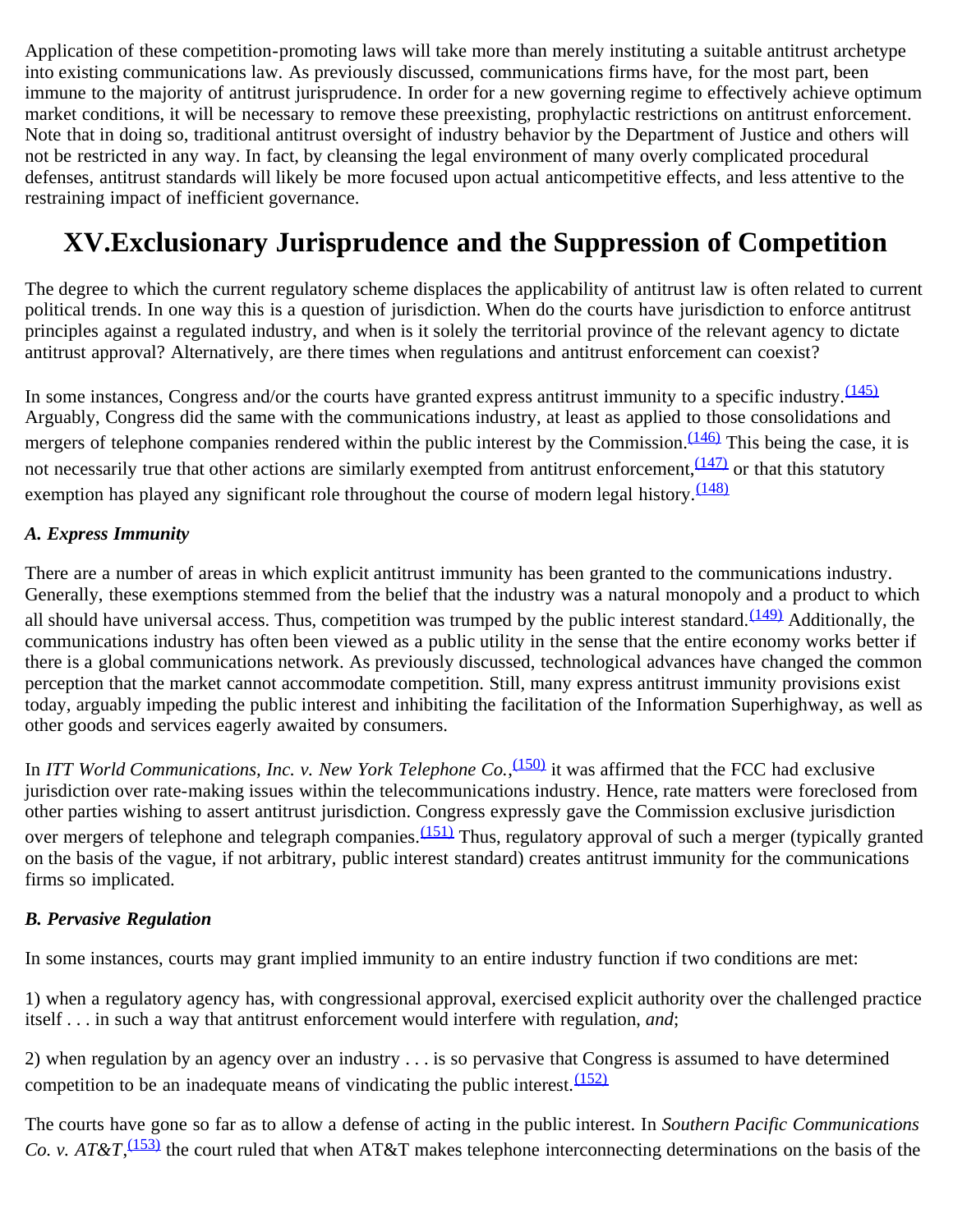public interest standard,  $(154)$  it would be contrary to public policy to subject AT&T to antitrust liability. Two further supplementary methods by which courts can currently exempt the communications industry from antitrust enforcement are the *Noerr-Pennington*<sup>[\(155\)](#page-26-10)</sup> and State Action Doctrines.

#### *C. The Noerr-Pennington* **Doctrine**

*Noerr-Pennington* provides antitrust immunity to a firm or firms, even if competitors, which individually or in combination, petition the government with the intent of influencing the decision-making process of any agency. $\frac{(156)}{2}$  $\frac{(156)}{2}$  $\frac{(156)}{2}$ This is frequently cited as a defense to allegations that continual tariff filings to the FCC are, in fact, attempts to restrain competition through delay and complication tactics. $(157)$  In 1991, MCI Communications successfully utilized the *Noerr-Pennington* defense when confronted by allegations from competitor TeleSTAR that MCI's petitioning activities before the Commission were actually a subversive attempt to impede TeleSTAR's petition for a license.<sup>[\(158\)](#page-26-13)</sup>

If, on the other hand, efforts by competitors to petition and influence the government are illusory, the defense is void. This has been appropriately labeled the "sham" exception to the *Noerr-Pennington* defense.<sup>[\(159\)](#page-26-14)</sup>

When Litton Systems sued AT&T claiming that AT&T's tariff filings, requiring the use of special interface devices when connecting competing terminal equipment to AT&T lines, were only intended to inhibit competition, AT&T asserted the *Noerr-Pennington* defense.<sup>(160)</sup> Even though the FCC initially allowed the tariff to go into effect without questioning its reasonableness, a jury found AT&T's actions to be in bad faith.<sup>(161)</sup> On appeal, the verdict was affirmed, as the court agreed that AT&T had no bona fide expectation that the challenged tariff was reasonable. $\frac{(162)}{2}$  $\frac{(162)}{2}$  $\frac{(162)}{2}$ AT&T had monopolized the telephone terminal equipment market, and the "mere sham" exception to the *Noerr-Pennington* doctrine was applied.<sup>[\(163\)](#page-26-18)</sup>

#### *D. The State Action Doctrine*

The state action defense to antitrust enforcement potentially provides incidental immunity to the communications industry in a more complex manner. Broadly speaking, the doctrine is a judicially crafted precept which exempts certain state actions, such as regulations promulgated by state legislatures or by state public utility commissions, from the scope of the "federal" antitrust laws.

The doctrine was initially introduced in the landmark case of *Parker v. Brown*.<sup>(164)</sup> In *Parker*, a California statute mandated that raisin producers set their prices and output levels at industry-established standards. The plaintiff, a producer who wished to bypass the regulations and set his own levels, challenged the law as violating the Sherman Act, and therefore, the California statute was preempted by federal law.

The Court, while recognizing the conflict, refused to preempt the state law. Instead, the Court stated that the purpose of the Sherman Act was not to prohibit states from regulating their domestic economies.<sup>[\(165\)](#page-26-20)</sup> In essence, the Court said that the Sherman Act (and other federal antitrust laws) was intended to restrain "private" individual acts which adversely affect competition, not "public" actions by the states. On the other hand, the Court made it clear that states cannot simply give blanket protection from antitrust laws to a particular industry within the state's economy. Nonetheless, the theoretical foundation upon which the Court rested its holding was the ideology of economic federalism. Inherent in a federalistic system of government is a license for states to regulate their own economies, however inefficient those regulations might be.

In 1985, the Supreme Court decided in *Southern Motor Carriers Rate Conference*, Inc. v. United States,  $\frac{(166)}{100}$  that a defendant can use state action as a defense to an antitrust suit by claiming that state policy sanctioned their activities. In *Southern Motor Carriers*, a state statute requiring a regulatory commission to set interstate common carrier rates was challenged by the federal government as a price-fixing scheme. The rate bureaus claimed that the statute authorized them, although admittedly did not expressly compel them, to agree on joint rate making.  $(167)$  As with telco entry into cable television, the rate bureaus had submitted proposals to the state public service commission and had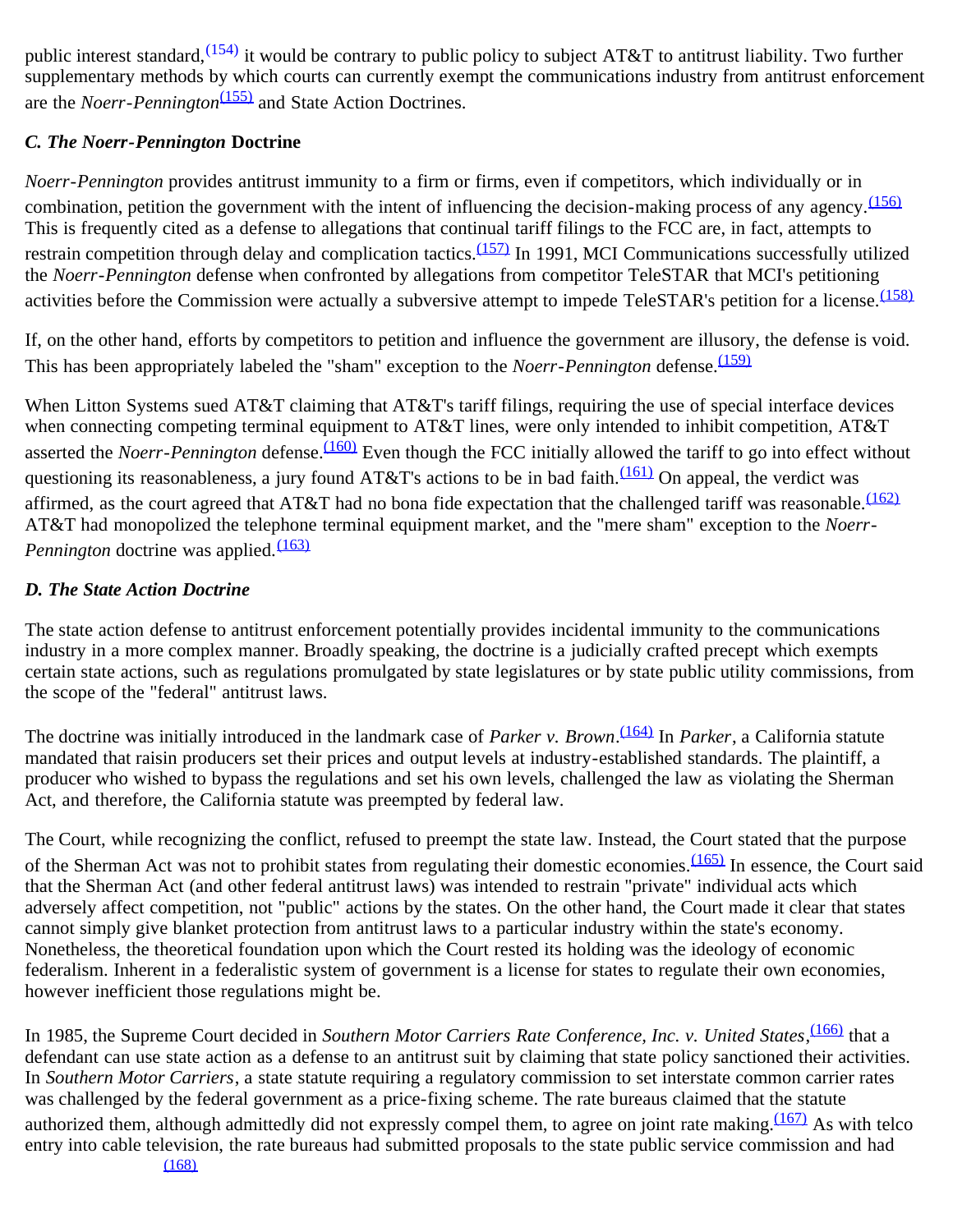received approval.

The actions were held to be immune under the State Action Doctrine, even though the activities of the rate bureaus were not, in a strict sense, compelled by the state.<sup>(169)</sup> Instead, the Court articulated a two-prong standard where a regulatory action is presumed to be state action, and thus immune from antitrust liability, so long as the activity is (1) "clearly articulated and affirmatively expressed as state policy," and (2) that if the actor is a private party relying on state regulation, it must demonstrate that its anticompetitive conduct was actively supervised by the state. $(170)$  While expressly rejecting a "compulsion" requirement because it reduces the "range of regulatory alternatives available to the State,"[\(171\)](#page-27-5) the Court made sure to resurrect the federalism notion that was the foundation of the *Parker* decision. The Court noted that "[t]he *Parker* decision was premised on the assumption that Congress, in enacting the Sherman Act, did not intend to compromise the States' ability to regulate their domestic commerce." $(172)$ 

Shortly after the opinion was rendered, this highly deferential new standard was frequently criticized as abstract and too easily satisfied.<sup>(173)</sup> This deference to state flexibility, however, was fleeting. The theoretical underpinnings of antitrust federalism were dealt a severe blow in the 1988 decision of *Patrick v. Burget*, <sup>[\(174\)](#page-27-8)</sup> where the Supreme Court elected to strictly interpret the concept of "active supervision."

The Court held that in order for active supervision to exist, the State must "exercise ultimate control over the challenged anticompetitive conduct. . . .[T]he mere presence of some state involvement or monitoring does not suffice." $(175)$  Accordingly, active supervision will only exist if the regulatory agency has statutory authority to review the substance of the peer review process, not just the proceedings. Consequently, the Court's analysis has focused on: (1) whether the state agency had the statutory authority to exercise active supervision, and (2) if so, whether the state's involvement reached the level of "active supervision." Once again, however, the Court did not address the question of what level of activity by the state is necessary in order to immunize private actions undertaken pursuant to state regulatory schemes.

This Article supports the proposition that industry participants should not be able to neglect the antitrust laws because regulatory approval was initially granted to permit a particular enterprise. Abuse of such defenses and immunities by regulated industries, including the communications sector, is a dominant reason behind the historically questionable success of much antitrust enforcement. $(176)$ 

As the status of the State Action Doctrine illuminates, there is a great need for simplicity in application of antitrust jurisprudence. Through years of tedious manipulation of the state action defense by the private sector, the goals of efficiency and competition have been rendered obscure. Unencumbered antitrust enforcement is needed in order to mold economic and jurisprudential pedagogy into market actuality.

### *E. Summary*

The resulting doctrinal application of the state action defense to an antitrust allegation is still available to communications firms which act pursuant to state legislative or regulatory mandates. While such arguments have rarely been made in recent antitrust cases, the state action doctrine remains a potentially fruitful field for achieving the preemption of the antitrust laws as they effect the communications industry. In conjunction with explicit statutory exemptions, implied antitrust immunity, and the *Noerr-Pennington* doctrine, the state action defense acts to insulate all but the smallest percentage of anti-competitive activity in the communications marketplace.

In attempting to embark upon a new governing standard that emphasizes open markets, and to better satiate both public and private interests, these shields to effective antitrust enforcement must necessarily be alleviated. By redefining the public interest standard to be premised upon procompetitive findings, it would be counterintuitive to continue to allow communications firms to raise regulation as a defense in an antitrust lawsuit.  $(177)$ 

# **XVI.A Proposed Administrative and Jurisdictional Composition**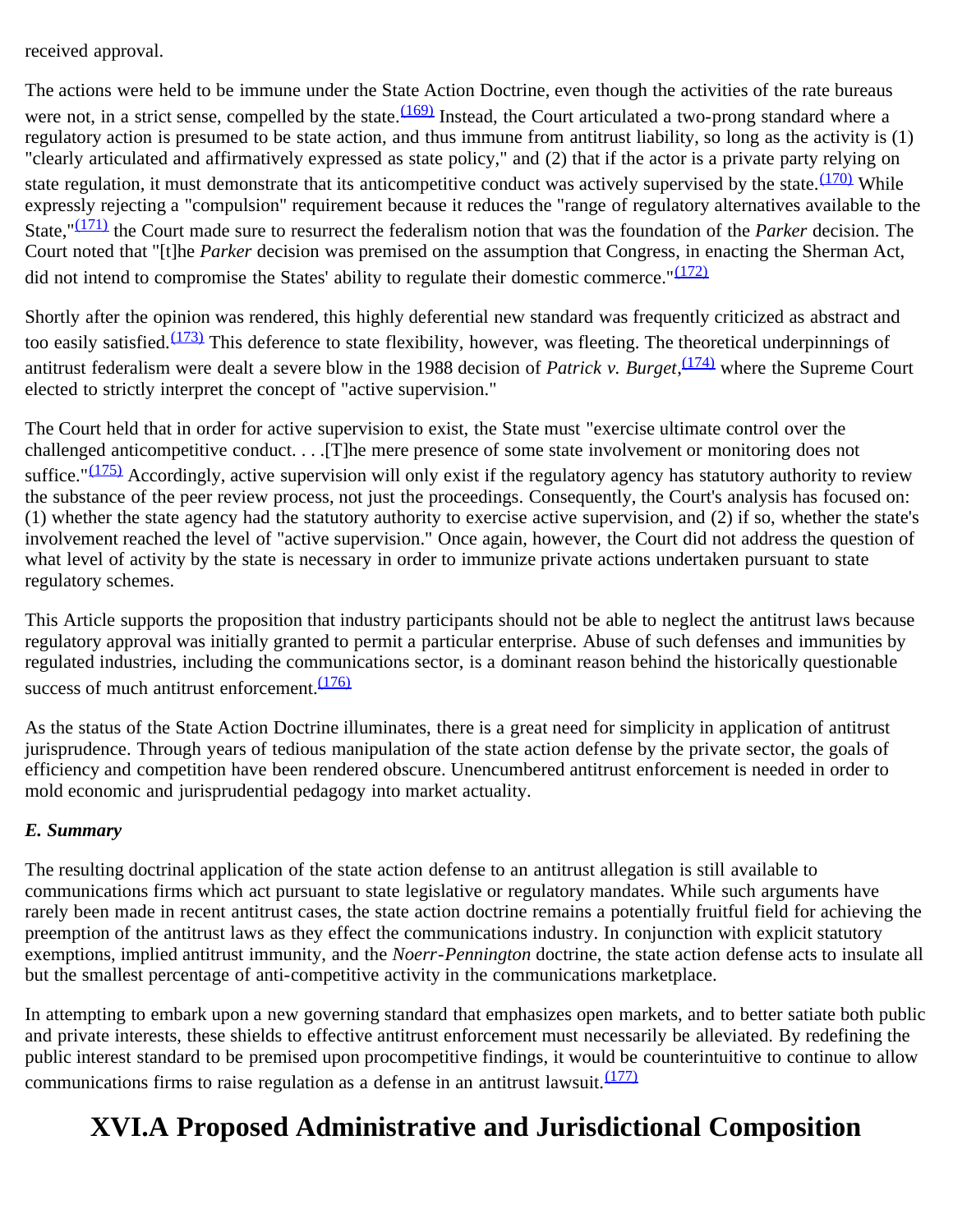The FCC serves a useful function in maintaining order in the communications industry. However, for reasons explained in this Article, the premises which have historically supported the cradle-to-grave regulation of the industry through proscribed natural monopolies are quickly being forced to extinction by rapid technological progress and evolution. Antitrust principles offer the most common sense solution to governing an industry where technological converging resources offer the greatest hope of advancement.

#### *A. Swift Congressional Fiat*

The proposal of this Article would gently steer the market towards fulfilling the public interest. Ironically, no monumental government restructuring would be needed. The current regulatory framework, which apportions authority to both the FCC and state public utility commissions would remain remarkably unchanged.

In particular, nothing is proposed to alter or amend the jurisdiction of the states. Furthermore, antitrust jurisdiction would remain with the Department of Justice, the Federal Trade Commission, the state attorneys general, and private third parties. All that is necessary is to amend the wording of the "public interest" standard of the  $1934$  Act.  $\frac{(178)}{10}$  In so doing, Congress would simply be codifying the broad holding of the D.C. Circuit's opinion in the 1980 case of *United States v. FCC*.<sup>[\(179\)](#page-27-13)</sup> In that case, the court held that consideration of competitive issues was a necessary part of the FCC's determinations pursuant to the public interest standard. Hence, the Commission had discharged its antitrust responsibilities when it "seriously consider[ed] the antitrust consequences of a proposal and weigh[ed] those consequences with other public interest factors."<sup>[\(180\)](#page-27-14)</sup>

Congressional amendment of the 1934 Act to incorporate the competitive concepts of antitrust laws in the relevant public interest standards would dramatically facilitate the reality of an Information Superhighway. While other legislative suggestions merit attention, none are so wonderfully simplistic. Hypothetically, the amended section could read:

Competition in communications best serves the national interest. Therefore the Federal Communications Commission shall act in the public interest, convenience and necessity with respect to radio frequency licenses, and in the public interest, convenience and necessity with respect to wireline common carriers by refraining from regulation where such regulation impedes competition. Competition shall be defined in accordance with the principles of federal antitrust law.

This is not to foreclose the possibility of the FCC initiating formal rulemaking procedures in order to refine precisely how the amended section would be interpreted and applied. In so doing, the FCC and industry competitors would have an opportunity to both voice opinion and shape policy. By introducing competition, while vigorously reinforcing and affirming the interests of the general public, a compromise could be reached which benefits all interested parties.

### *B. Antitrust Jurisdiction*

Although the FCC currently has no congressionally authorized antitrust jurisdiction, little is needed to transfer to the agency an administrative system that is functional. This is because the FCC will never litigate any antitrust allegations. Antitrust jurisdiction will remain with the Department of Justice (DOJ) and the Federal Trade Commission (FTC). The amount of antitrust jurisdiction needed at the Commission is enough to sufficiently review the activities of communications firms to insure a finding of "no anticompetitive effect." The FCC's Competition Division, which is already staffed with economists and lawyers with a strong mix of antitrust and telecommunications experience, will review licensing and/or prior approval circumstances, which are currently governed solely by the public interest standard. In short, the purpose of the FCC review is to legislatively define the public interest standard with the procompetitive concepts employed by the antitrust laws.

Such a "screening" function will provide quality agency review of questionable anticompetitive activities without unduly restraining industry behavior. Just as important, no party seeking to bring an antitrust action against a communications firm will be precluded from doing so merely because of the Commission's heightened antitrust capacity. It is also notable that the FCC, being a specialized agency, can vastly enhance competition through its ability to have rule makings and make general policy. Transaction-specific agencies such as the DOJ or FTC typically act only on specific instances of isolated conduct. Thus, the roles of the FCC and DOJ will naturally compliment each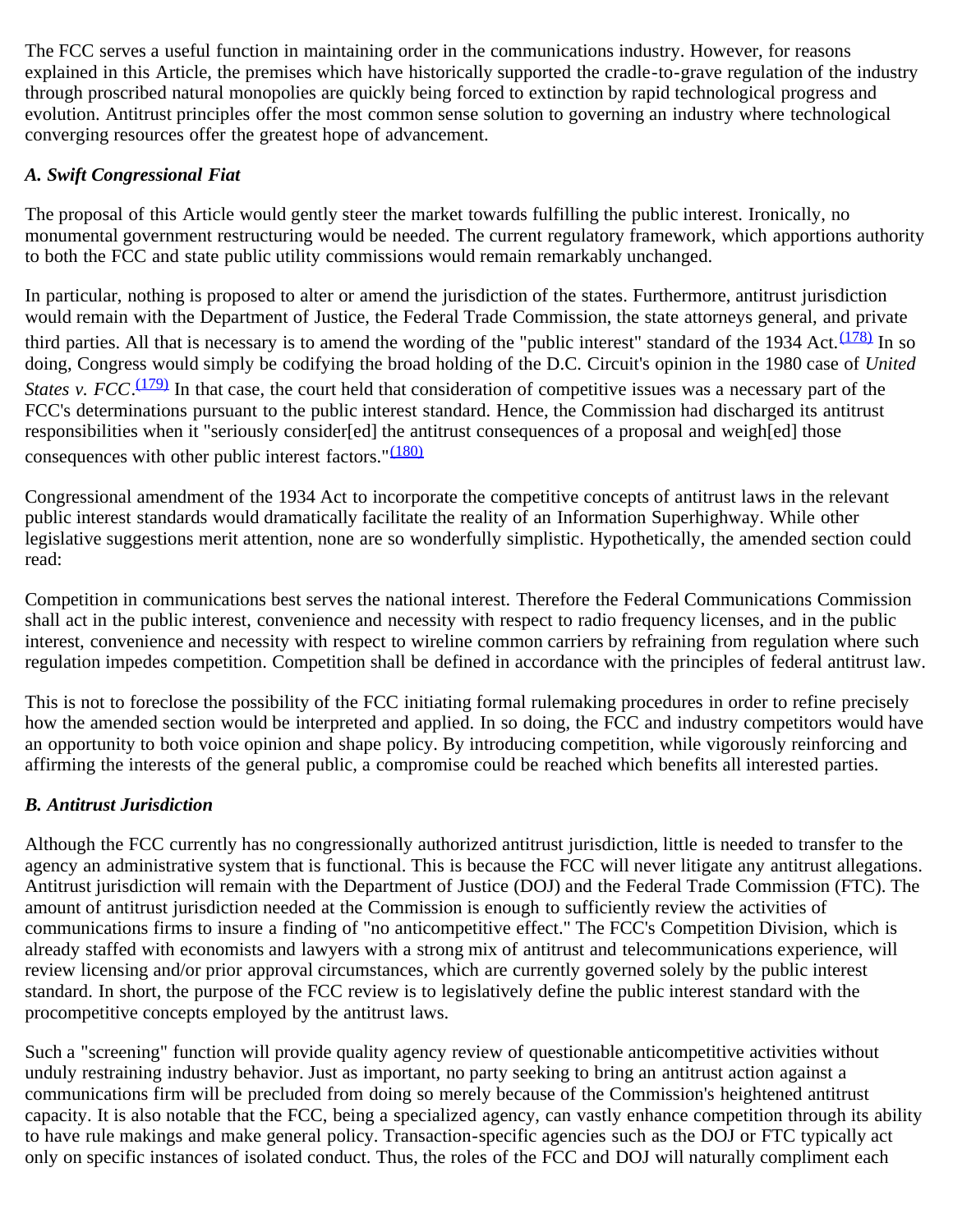other. As will be further detailed, the FCC's "finding" will serve as persuasive evidence in federal antitrust litigation, but will not be binding in and of itself.

#### *C. Administrative Operation*

Any finding of "anticompetitive effect"--hence violative of the public interest--will be afforded an automatic right of review by an oversight bureau created by Congress. After exhausting all administrative avenues of review, the disapproved applicant may choose to petition the federal court for judicial review. Such appeals can be litigated by the DOJ, representing the federal government. Like other judicial trials reviewing the actions of a federal agency, deference will be given to the Competition Division due to its specialized insight and the technical nature of the subject matter. $\frac{(181)}{2}$  $\frac{(181)}{2}$  $\frac{(181)}{2}$ 

Such a procedure more than adequately equips the FCC with the needed authority to review the competitive impact of a proposed industry development without undermining the antitrust jurisdiction of the DOJ. Furthermore, keeping general purpose bodies like the DOJ and the courts in the equation will balance the administration of the laws, thus guarding against any threat of "regulatory capture."

Moreover, no alteration to the antitrust laws is necessary. Firms competing in the communications marketplace will simply be regarded as having nonregulated status in relation to practices and activities falling within the gamut of the public interest/competitiveness standard of the newly amended statutory authority.

This treatment will effectively "de-immunize" the communications industry from antitrust scrutiny which has been previously estopped. Approval by the Competition Division will not act as a form of implied immunity. It can, however, be asserted at trial as evidence of good faith and procedural compliance. This is comparable to the traditional relationship between regulatory approval and antitrust law. It has been held that in allowing a tariff to go into effect, the FCC does not contend that the tariff is needed to make the regulatory scheme work. $(182)$  Thus, antitrust immunity is never insured by federal agency approval.  $\frac{(183)}{2}$  $\frac{(183)}{2}$  $\frac{(183)}{2}$ 

# **Conclusion**

There is little debate that competition is in the public interest. The Supreme Court itself has foreclosed inquiry into the question of whether or not competition and the public interest are compatible. In the case of *National Society of* Professional Engineers v. United States, <sup>(184)</sup> the Court stated that the antitrust laws reflect a judgment made by the legislature that competition is in the public interest because it will ultimately result in lower consumer prices, higher quality goods and services, and a consistently productive economic environment. While addressing the Sherman Act in particular, the Court observed, "[e]ven assuming occasional exceptions to the presumed consequences of competition, the statutory policy precludes inquiry into the question whether competition is good or bad." $(185)$ 

Even if antitrust law cannot be guaranteed to provide the ideal economic market on an everyday basis, the ancillary benefits still greatly outweigh whatever slight imperfections that may exist. As the Supreme Court remarked in *Brown Shoe Co. v. United States*: "But we cannot fail to recognize Congress' desire to promote competition through the protection of viable, small, locally owned businesses. Congress appreciated that occasional higher costs and prices might result from the maintenance of fragmented industries and markets. It resolved these competing considerations in favor of decentralization."<sup>[\(186\)](#page-27-20)</sup>

Although the Supreme Court has expressly rejected the assertion that the public interest standard conflicts with the procompetitive standard of antitrust laws,  $\frac{(187)}{2}$  the multitude of regulations and antitrust exemptions has severely limited their application to the communications industry. What is called for is a new regime--one which finally provides boundaries to the public interest standard. These boundaries are best defined by incorporating procompetitive antitrust concepts into the 1934 Communications Act. This well-developed body of antitrust jurisprudence will provide guidance and certainty to a standard which has for so long been the target of cynical debate.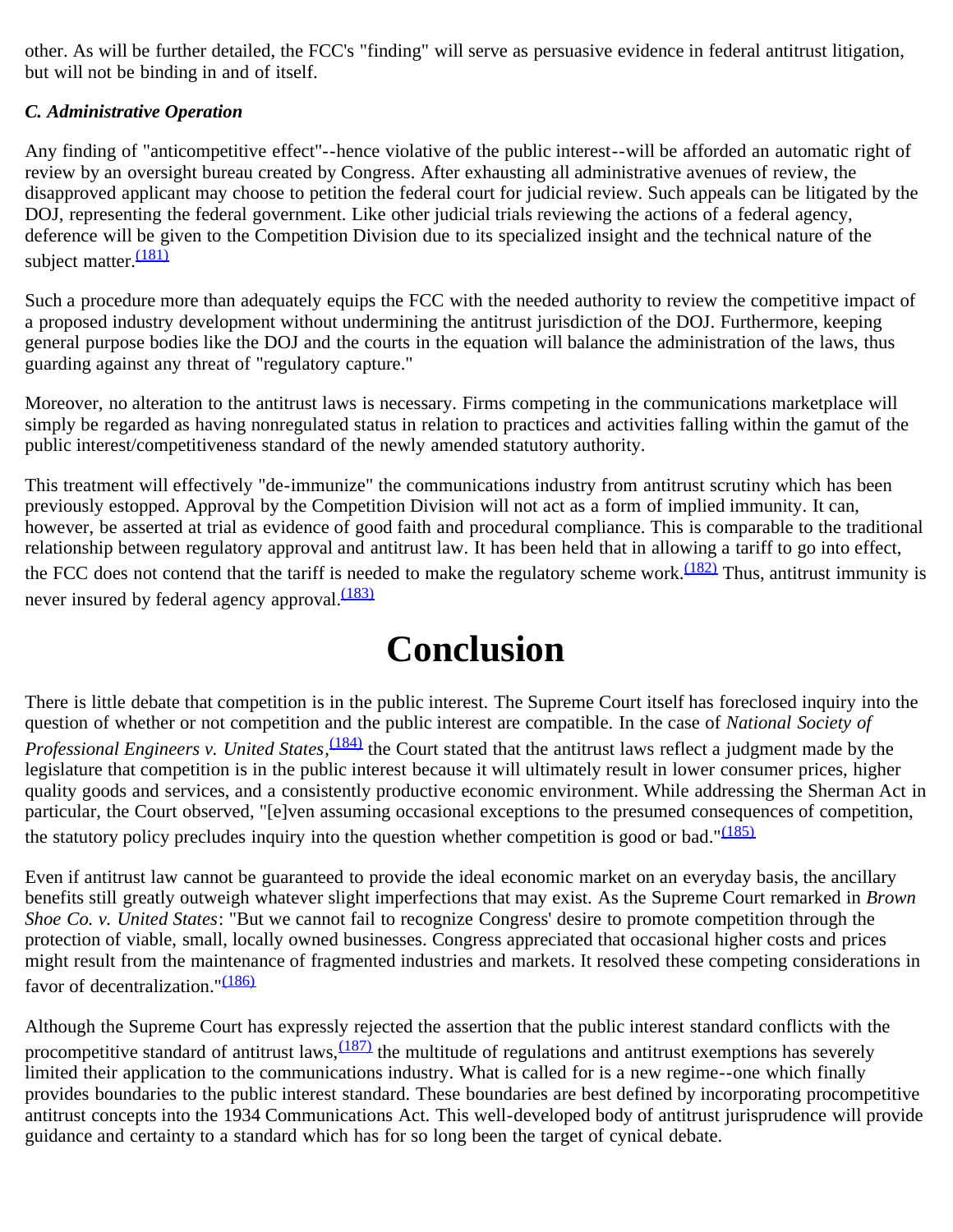More importantly, as a vehicle for progress, the new standard will permit the private and public sectors to unite in an effort to assert America's technological prowess in the world communications market, while providing consumers the opportunity to avail themselves to quality goods and services for the fair prices an open and competitive market will yield.

The conclusion then, is that consideration of FCC reform need not be limited to neither modest options such as budget cutting, nor radical options such as abolition. The option of Congress better defining the standard under which the Commission administers its responsibilities offers the prospect of agency reform that is both substantive and oriented to procompetitive results.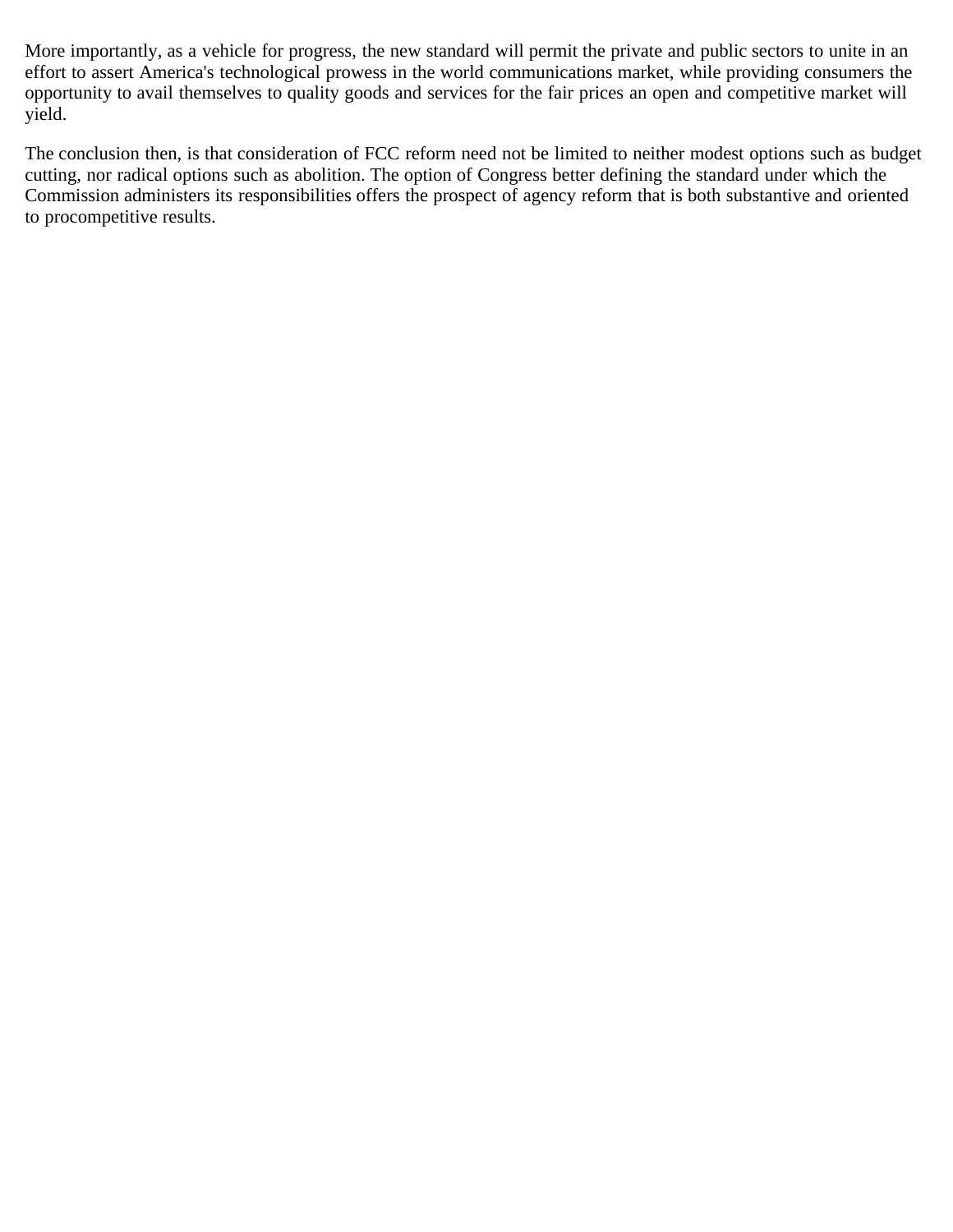#### [THIS PAGE INTENTIONALLY LEFT BLANK]

<span id="page-18-0"></span>1. William H. Read, Esq., is a Professor of Public Policy at Georgia Institute of Technology, Atlanta, Georgia.

<span id="page-18-1"></span>2. Ronald Alan Weiner, Esq, is an attorney with the law firm of Macey, Wilensky, Cohen, Wittner & Kessler in Atlanta, Georgia.

<span id="page-18-2"></span>3. Telecommunications Act of 1996, Pub. L. 104-104, 110 Stat. 56, (to be codified in scattered sections of 47 U.S.C.).

<span id="page-18-3"></span>4. Communications Act of 1934, ch. 652, 48 Stat. 1064 (codified as amended at 47 U.S.C. 151 (1994).

<span id="page-18-4"></span>5. Communications Act of 1934, ch. 652, 48 Stat. 1064 (codified as amended at 47 U.S.C. 307(a), 309(a) (1994)).

<span id="page-18-5"></span>6. *See generally* Anthony G. Oettinger et al., High and Low Politics: Information Resources for the 80s (1977).

<span id="page-18-6"></span>7. George Gilder, *Cables' Secret Weapon*, Forbes, Apr. 13, 1992, at 80, 84.

<span id="page-18-7"></span>8. William J. Clinton & Albert Gore Jr., Technology for America's Economic Growth, A New Direction to Build Economic Strength 16 (1993).

<span id="page-18-8"></span>9. *See, e.g.*, Peter W. Huber, *Telecommunications Regulation: The Beginning of the End*, 10 Issues in Sci. and Tech. 50 (1993); American Enterprise Institute for Public Policy Research, Telecommunications Deregulation (Research Project Prospectus, Feb. 1993).

<span id="page-18-9"></span>10. *Gore Rides the Highway*, Wash. Tech., Jan. 13, 1994, at 21.

<span id="page-18-10"></span>11. *See* Michael K. Kellogg et al., Federal Telecommunications Law ch. 1 (1992).

<span id="page-18-11"></span>12. Communications Act of 1934, ch. 652, 48 Stat. 1064 (codified as amended at 47 U.S.C. 151-609 (1994)).

<span id="page-18-12"></span>13. *Id*. at 47 U.S.C. 151.

<span id="page-18-13"></span>14. *Id*.

<span id="page-18-14"></span>15. Television was not mentioned in the 1934 Act; however, the service uses radio frequencies. The FCC asserted jurisdiction over cable television. *In re* Amendment of the Comm'n's Rules and Regs. on Cable TV, *Cable Television Report and Order*, 36 F.C.C.2d 143, para. 117, 24 Rad. Reg. 2d (P & F) 1501 (1972), *amended in part*, *Report and Order*, 49 F.C.C.2d 1090, 32 Rad. Reg. 2d (P & F) 123 (1974) (proceeding terminated), *further amended in part*, *Clarification*, 59 F.C.C.2d 984, 37 Rad. Reg. 2d (P & F) 643 (1976).

<span id="page-18-15"></span>16. Jurisdiction of wire and radio communication was split among three federal agencies: the Federal Radio Commission, the Interstate Commerce Commission, and the Postmaster General. *See* Sydney W. Head, Broadcasting in America 133 (3d ed. 1976).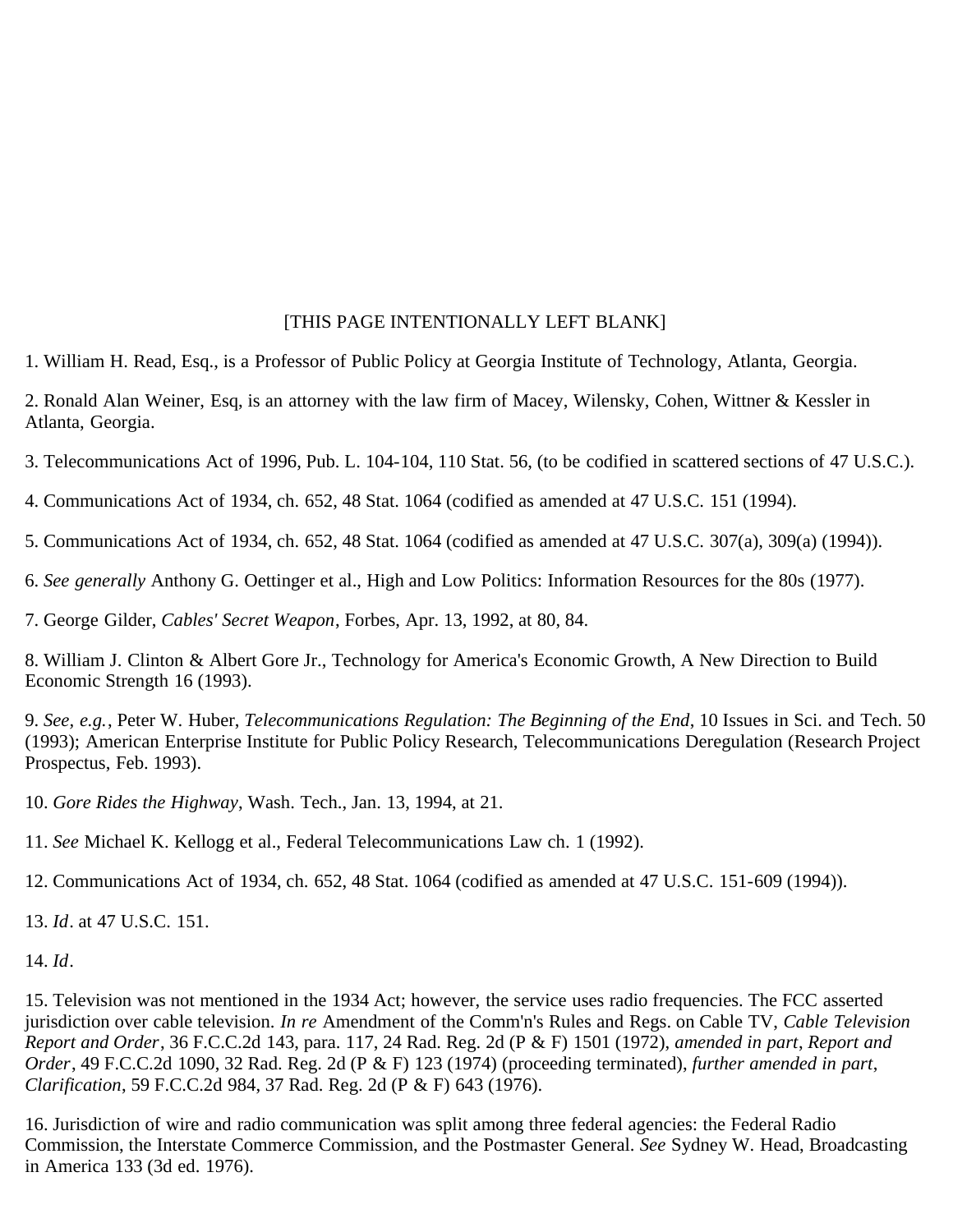<span id="page-19-0"></span>17. Munn v. Illinois, 94 U.S. 113 (1876). The Supreme Court held that states may regulate the use of private property when the use was "affected with the public interest." *Id.* at 126 (citation omitted).

<span id="page-19-1"></span>18. Interstate Commerce Act, ch. 309, sec. 7, 1, 36 Stat. 539, 544-45 (1910).

<span id="page-19-2"></span>19. Radio Act of 1912, Pub. L. No. 62-264, 37 Stat. 302 (1912).

<span id="page-19-3"></span>20. *Id.*, 4, 37 Stat. at 305.

<span id="page-19-4"></span>21. 47 U.S.C. 309(a) (1994).

<span id="page-19-5"></span>22. 47 U.S.C. 214(a) (1994).

<span id="page-19-6"></span>23. Interstate Commerce Comm'n v. Railway Labor Executives Ass'n, 315 U.S. 373, 376 (1942).

<span id="page-19-7"></span>24. FCC v. RCA Communications, Inc., 346 U.S. 86, 90 (1953).

<span id="page-19-8"></span>25. *See, e.g.*, Federal Power Commission, 16 U.S.C. 797(g), 800(a) (1982); Interstate Commerce Commission, 49 U.S.C. 1(18) (1976).

<span id="page-19-9"></span>26. NBC v. United States, 319 U.S. 190, 213 (1943).

<span id="page-19-10"></span>27. CBS v. Democratic Nat'l Comm., 412 U.S. 94, 101 (1973).

<span id="page-19-11"></span>28. Office of Comm. of the United Church of Christ v. FCC, 359 F.2d 994, 1003 (D.C. Cir. 1966).

<span id="page-19-12"></span>29. *See generally In re* Deregulation of Radio, *Notice of Inquiry and Proposed Rulemaking*, 73 F.C.C.2d 457, 46 Rad. Reg. 2d (P & F) 237 (1979).

<span id="page-19-13"></span>30. *NBC*, 319 U.S. at 213.

<span id="page-19-14"></span>31. 47 C.F.R. 73.1910, 76.209 (1987).

<span id="page-19-15"></span>32. In Re Complaint of Syracuse Peace Council against Television Station WTVH Syracuse, New York, *Memorandum Opinion and Order*, 2 FCC Rcd. 5043, 63 Rad. Reg. 2d (P & F) 541 (1987) [hereinafter *Syracuse Order*].

<span id="page-19-16"></span>33. *In re* Inquiry into Section 73.1910 of the Comm'n's Rules and Regs. Concerning the Gen. Fairness Doctrine Obligations of Brdcst. Licensees, *Report*, 102 F.C.C.2d 143, para. 3, 58 Rad. Reg. 2d (P & F) 1137 (1985) [hereinafter *Fairness Reports*].

<span id="page-19-17"></span>34. Federal Radio Act, Pub. L. No. 69-0632, 44 Stat. 1162 (1927).

<span id="page-19-18"></span>35. *Id.*, 18, 44 Stat. at 1170.

<span id="page-19-19"></span>36. *In re* Great Lakes Brdcst. Co., 3 F.R.C. Ann. Rep. 32, 33 (1929), *aff'd*, 37 F. 2d 993 (D.C. Cir.), *cert. dismissed*, 281 U.S. 706 (1930).

<span id="page-19-20"></span>37. *In re* Editorializing by Brdcst Licensees, *Report of the Commission*, 13 F.C.C. 1246 (1949).

<span id="page-19-21"></span>38. *Red Lion*, 395 U.S. 367 (1969).

<span id="page-19-22"></span>39. Act of Sept. 14, 1959, Pub. L. No. 86-274, 73 Stat. 557 (1959) (amending Communications Act of 1934 to provide that the equal time provisions with respect to candidates for public office shall not apply to news and other similar programs).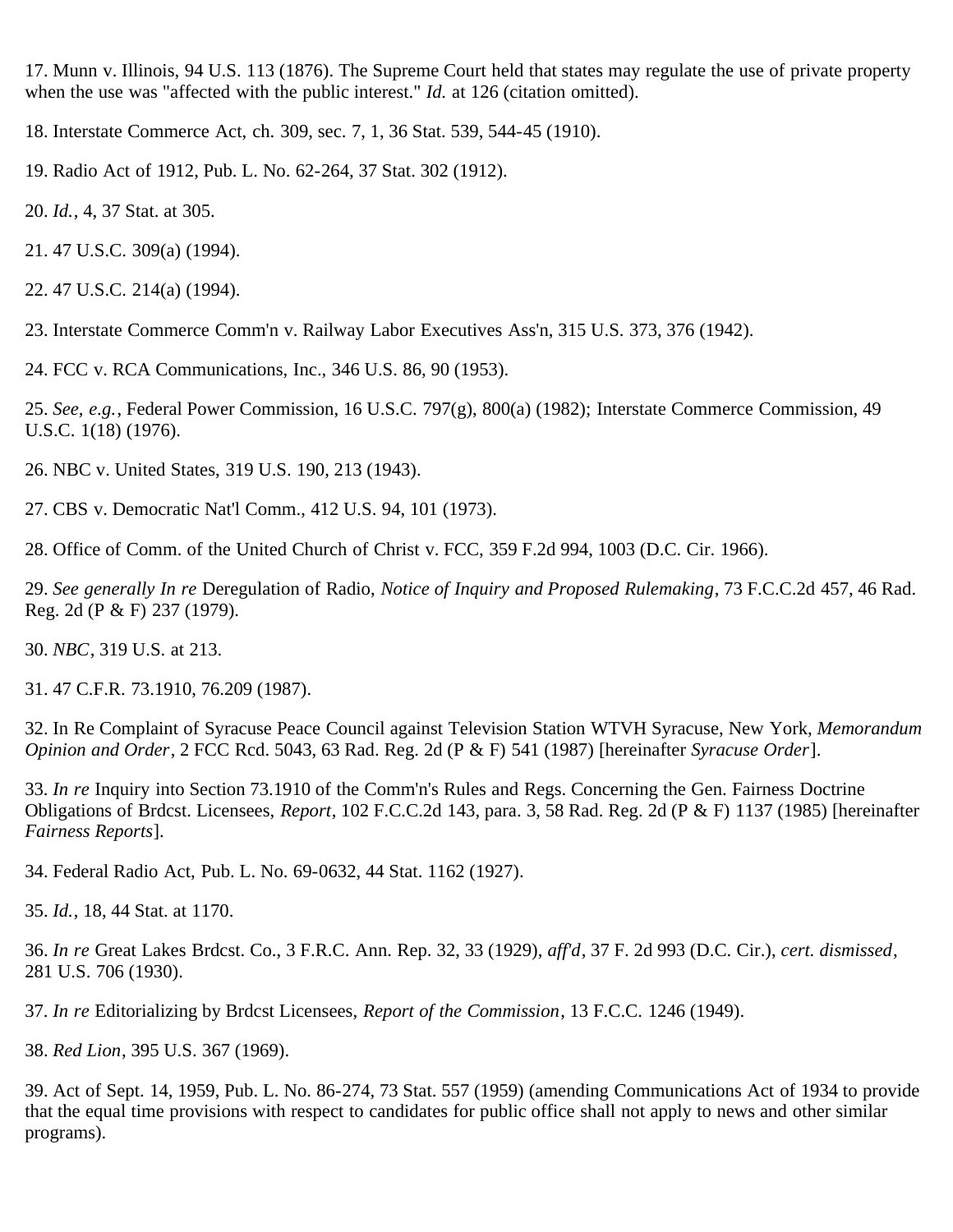<span id="page-20-0"></span>40. *Red Lion*, 395 U.S. at 380.

<span id="page-20-1"></span>41. *See Syracuse Order*, 2 FCC Rcd. 5043, paras. 66-72, 63 Rad. Reg. 2d (P & F) 541 (1987).

<span id="page-20-2"></span>42. 40. *Fairness Reports*, 102 F.C.C.2d 145, para. 5-6, 58 Rad. Reg. 2d (P & F) 1137 (1985).

<span id="page-20-3"></span>43. Telecommunications Research & Action Ctr. v. FCC, 801 F.2d 501 (D.C. Cir. 1986).

<span id="page-20-4"></span>44. *Syracuse Order*, 2 FCC Rcd. 5043, para. 81, 63 Rad. Reg. 2d (P & F) 541.

<span id="page-20-5"></span>45. *See generally* Mark S. Fowler & Daniel L. Brenner, *A Marketplace Approach to Broadcast Regulation*, 60 Tex. L. Rev. 207 (1982).

<span id="page-20-6"></span>46. *Id.* at 221-226.

<span id="page-20-7"></span>47. Ronald Coase, *The Federal Communications Commission*, 2 J. L. & Econ. 1, 14 (1959).

<span id="page-20-8"></span>48. Fowler & Brenner, *supra* note 43, at 221.

<span id="page-20-9"></span>49. Fowler, *Foreword*, 32 Cath. U. L. Rev. 523, 524-26 (1983).

<span id="page-20-10"></span>50. *In re* Amendment of Section 73.3555 of the Comm'n's Rules, the Brdcst. Multiple Ownership Rules, *Second Report and Order*, 4 FCC Rcd. 1741, para. 1, 65 Rad. Reg. 2d (P & F) 1589 (1988).

<span id="page-20-11"></span>51. *In re* Amendment of Section 73.3597 of the Comm'n's Rules (Applications for Voluntary Assignments or Transfers of Control), *Order on Reconsideration*, 52 Rad. Reg. 2d (P & F) 1081 (1982).

<span id="page-20-12"></span>52. *In re* Deregulation of Radio, *Report and Order*, 84 F.C.C.2d 968, 49 Rad. Reg. 2d (P & F) 1 (1981) (proceeding terminated); *In re* Revision of Programming and Commercialization Policies, *Report and Order*, 98 F.C.C.2d 1076, para. 2, 56 Rad. Reg. 2d (P  $&$  F) 1005 (1984) (proceeding terminated).

<span id="page-20-13"></span>53. Fowler's philosophy and policy were controversial. *See*, *e.g.*, Cass R. Sunstein, *Preferences and Politics*, 20 Phil. & Pub. Aff. 3, 28-29; Comment, *Deregulating Commercial Television: Will the Marketplace Watch Out for Children?*, 34 Am. U. L. Rev. 141, 143 (1984); Case Comment, *Radio Deregulation and the Public Interest:* Office of Communication of the United Church of Christ v. Federal Communications Commission, 4 Cardozo Arts & Ent. L.J. 169 (1985).

<span id="page-20-14"></span>54. William T. Mayton, *The Illegitimacy of the Public Interest Standard at the FCC*, 38 Emory L.J. 715, 715 (1989).

<span id="page-20-15"></span>55. *Id.* at 720.

<span id="page-20-16"></span>56. *Id.* at 720, *citing* 4 Blackstone, Commentaries on the Laws of England 152 n.(a).

<span id="page-20-17"></span>57. *See* Lovell v. City of Griffin, 303 U.S. 444, 451-52 (1938); Schneider v. New Jersey, 308 U.S. 147, 164 (1939); Grosjean v. American Press Co., 297 U.S. 233, 245-48 (1936); Near v. Minnesota, 283 U.S. 697, 713-16 (1931).

<span id="page-20-18"></span>58. Mayton, *supra* note 52, at 763.

<span id="page-20-19"></span>59. Louis L. Jaffe, *The Illusion of the Ideal Administration*, 86 Harv. L. Rev. 1183, 1192 (1954).

<span id="page-20-20"></span>60. FCC v. Sanders Bros. Radio Station, 309 U.S. 470, 475 (1940).

<span id="page-20-21"></span>61. *NBC*, 319 U.S. 190 (1943).

<span id="page-20-22"></span>62. *Id.* at 216.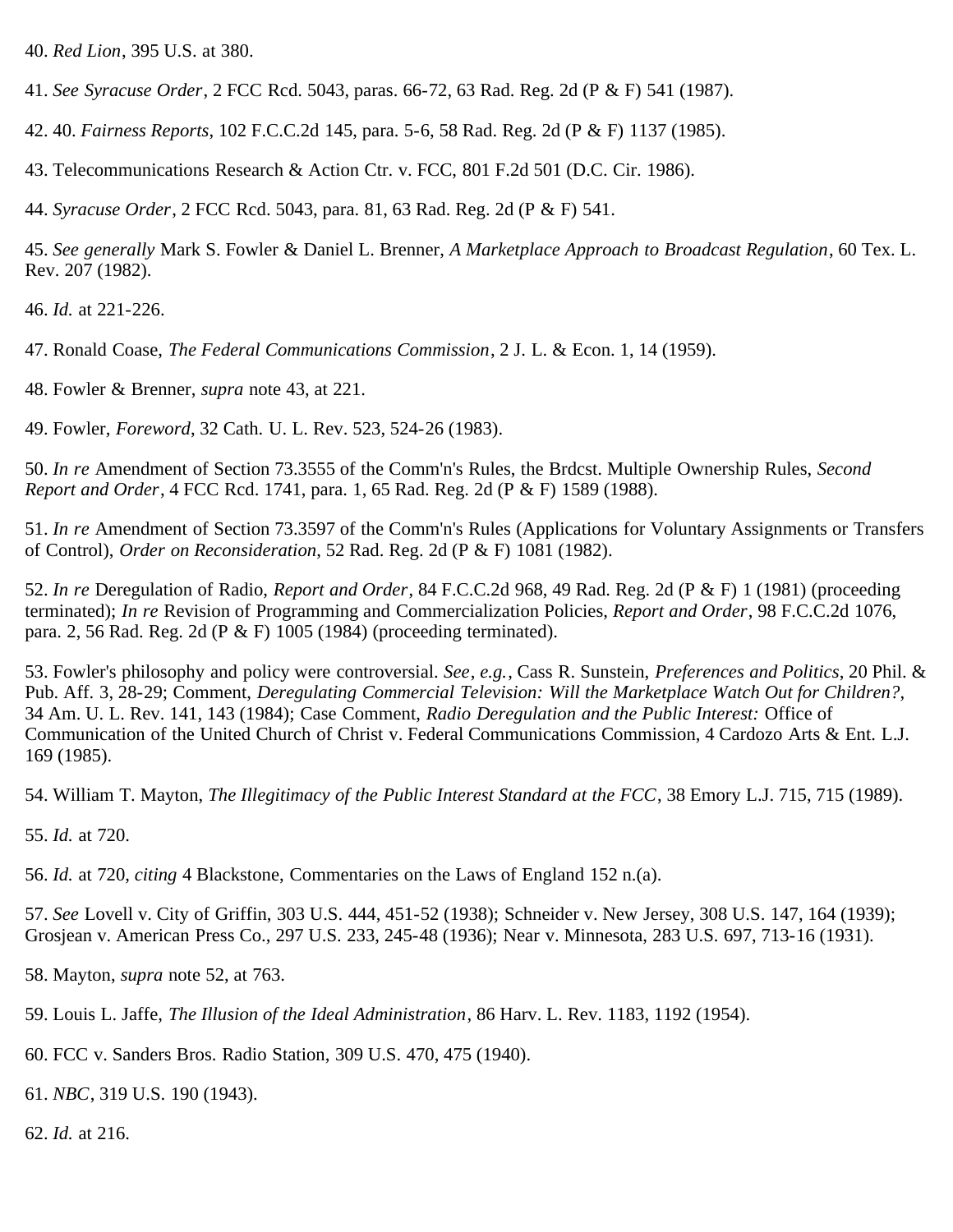<span id="page-21-0"></span>63. *Id.*

<span id="page-21-1"></span>64. *Red Lion*, 395 U.S. 367 (1969).

<span id="page-21-2"></span>65. *See* Erwin G. Krasnow et al., The Politics of Broadcast Regulation 240-69 (3d ed. 1982).

<span id="page-21-3"></span>66. Kellogg et al., *supra* note 9, at 1-2.

<span id="page-21-4"></span>67. United States v. AT&T, 552 F. Supp. 131 (D.D.C. 1982), *aff'd*, 103 S. Ct. 1240 (1983).

<span id="page-21-5"></span>68. While price cap regulation is preferred by telecommunications companies to the more comprehensive rate-of-return regulation, it is not without problems. *See* Ronald R. Braeutigam & John Panzar, *Effects of the Change from Rate-of-Return to Price-Cap Regulation*, 83 Am. Econ. Rev. 191 (1993).

<span id="page-21-6"></span>69. Chesapeake & Potomac Tel. Co. v. United States, 830 F. Supp. 909 (E.D. Va. 1993).

<span id="page-21-7"></span>70. *Red Lion*, 395 U.S. 367 (1969).

<span id="page-21-8"></span>71. *See*, *e.g.*, William J. Baumol & J. Gregory Sidak, Toward Competition in Local Telephony (1994).

<span id="page-21-9"></span>72. Eli M. Noam, *Federal and State Roles in Telecommunications: The Effects of Deregulation*, 36 Vand. L. Rev. 949, 950 (1983).

<span id="page-21-10"></span>73. *See* Hush-A-Phone Corp. v. United States, 238 F.2d 266 (D.C. Cir. 1956); *In re* Use of the Carterfone Device in Message Toll Tel. Serv., *Decision*, 13 F.C.C. 2d 420, 13 Rad. Reg. 2d (P & F) 597 (1968); *In re* Proposals for New or Revised Classes of Interstate and Foreign Message Toll Tel. Serv. (MTS) and Wide Area Tel. Serv. (WATS), *First Report and Order*, 56 F.C.C. 593 (1975), *aff'd sub nom.* North Carolina Util. Comm'n v. FCC, 552 F.2d 1036 (4th Cir. 1977); *In re* Jordaphone Corp. v. AT&T, *Decision*, 18 F.C.C. 644 (1954); *In re* Use of Recording Devices in Connection with Tel. Serv., *Report of the Commission*, 11 F.C.C. 1033 (1947).

<span id="page-21-11"></span>74. The FCC began cautiously in *In re* Allocation of the Frequencies in the Bands Above 890 Mc, *Report and Order*, 27 F.C.C. 359, 18 Rad. Reg. (P & F) 1767 (1959), but ten years later in In Re Applications of Microwave Communications, Inc., *Decision*, 18 F.C.C. 2d 953, 16 Rad. Reg. 2d (P & F) 1037 (1969), the FCC put federal regulation on a successively liberalized road to market entry.

<span id="page-21-12"></span>75. *In re* Inquiry into the development of Direct Broadcast Satellite regulatory policy, *Report and Order*, 90 F.C.C. 2d 676, 55 Rad. Reg. 2d (P & F) 1341 (1982); *In re* An Inquiry Into the Use of the Bands 825-845 MHz & 870-890 MHz for Cellular Comm. Sys., *Report and Order*, 86 F.C.C. 2d 469, 49 Rad. Reg. 2d (P & F) 809 (1981).

<span id="page-21-13"></span>76. *In re* Amendment of Section 64.702 of the Comm'n's Rules and Regs., *Report and Order*, 104 F.C.C.2d 958, 60 Rad. Reg. 2d (P & F) 603 (1986). *See also* Third Computer Inquiry, 50 Fed. Reg. 33,581, 33,602 (1985) (codified at 47 C.F.R. pt. 64).

<span id="page-21-14"></span>77. *See In re* An Inquiry into the Use of the Bands, 825-845 MHz & 870-890 MHz for Cellular Comm. Sys., *Report and Order*, 86 F.C.C. 2d 469, 49 Rad. Reg. 2d (P&F) 809.

<span id="page-21-15"></span>78. *See* Michael Botein, *New Communications Technology: The Emerging Antitrust Agency*, 3 Hastings Comm. & Ent. L.J. 685 (1981).

<span id="page-21-16"></span>79. Levy & Setzer, Federal Communications Commission Office of Plans and Policy, Measurements of Concentration in Home Video Markets 81, Dec. 23, 1982.

<span id="page-21-17"></span>80. *Id.*

<span id="page-21-18"></span>81. Schurz Comm., Inc. v. FCC, 982 F.2d 1043, 1049 (7th Cir. 1992) (citing FCC v. National Citizens Comm. for Broadcasting, 436 U.S. 775 (1978); FCC v. Pacifica Found., 438 U.S. 726 (1978); NBC v. United States, 319 U.S. 190,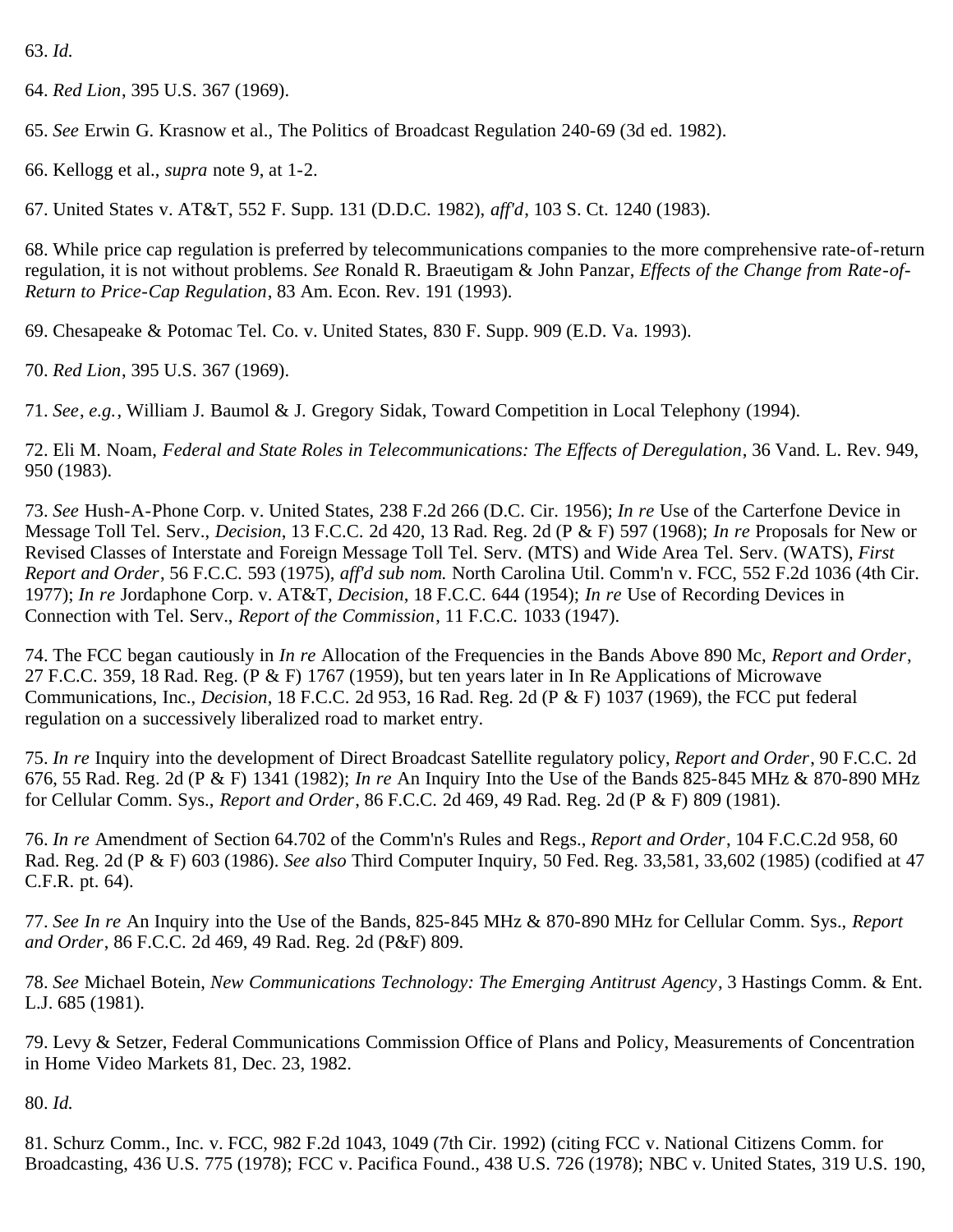226-27 (1943)).

<span id="page-22-0"></span>82. *See* Stephen G. Breyer, Regulation and Its Reform (1982) 184-88.

<span id="page-22-1"></span>83. *See*, *e.g.*, George J. Stigler, *The Theory of Economic Regulation*, 2 Bell J. Econ. & Mgmt. Sci., 3, 54 (1971).

<span id="page-22-2"></span>84. Cable Communications Policy Act of 1984, Pub. L. No. 98-549, 98 Stat. 2779 (codified as amended in scattered sections of 47 U.S.C.).

<span id="page-22-3"></span>85. Cable Television Consumer Protection and Competition Act of 1992, Pub. L. No. 102-385, 106 Stat. 1460 (codified as amended in scattered sections of 47 U.S.C.).

<span id="page-22-4"></span>86. *See* Clinton & Gore, *supra* note 8; *Gore Rides the Highway*, *supra* note 6.

<span id="page-22-5"></span>87. Mary Lu Carnevale, *Stance on Bell-TCI Suggests That FCC's Chief Will Be Tough Force in Industry Battles to Come*, Wall St. J., Mar. 2, 1994 at A16.

<span id="page-22-6"></span>88. Breyer, *supra* note 80.

<span id="page-22-7"></span>89. Henry Geller, A Modest Proposal to Reform the Federal Communications Commission 31 (1974).

<span id="page-22-8"></span>90. Kellogg et al., *supra* note 9.

<span id="page-22-9"></span>91. United States v. AT&T, 552 F. Supp. 131 (D.D.C. 1982), *aff'd*, 103 S. Ct. 1240 (1983).

<span id="page-22-10"></span>92. *See* Disconnecting Bell: The Impact of the AT&T Divestiture vii (Harry M. Shooshan III ed. 1984).

<span id="page-22-11"></span>93. A "natural monopoly" is a market structure in which one firm can satisfy the demand in a market at a lower cost than could two or more firms. *See* Marshall Howard, Antitrust and Trade Regulation 7 (1983); F.M. Scherer & David Ross, Industrial Market Structure & Economic Performance 111 (3d ed. 1990).

<span id="page-22-12"></span>94. *Munn*, 94 U.S. 113 (1876).

<span id="page-22-13"></span>95. *See* Kenneth M. Parzych, Public Policy and the Regulatory Environment 150 (1993).

<span id="page-22-14"></span>96. Again, the failure of the government or the courts to adequately and consistently provide a definition for "public interest" accounts for why the standard is nearly impossible to satisfy.

<span id="page-22-15"></span>97. *See generally* Regulating for the Future: The Creative Balance (Carol Tucker Foreman ed. 1991).

<span id="page-22-16"></span>98. Airline Deregulation Act of 1978, Pub. L. No. 95-504, 92 Stat. 1705.

<span id="page-22-17"></span>99. Civil Aeronautics Act of 1938, ch. 601, 52 Stat. 973, *repealed by* Federal Aviation Act of 1958, 1401(b), 72 Stat. 731, 806.

<span id="page-22-18"></span>100. *See* George W. James, Airline Economics 169 (1982); Paul S. Dempsey, *Airline Deregulation and Laissez-Faire Mythology: Economic Theory in Turbulence*, 56 J. Air L. & Com. 305, 309-312 (1990); *see also* Paul S. Dempsey, *The Rise and Fall of the Civil Aeronautics Board--Opening Wide the Floodgates of Entry*, 11 Transp. L.J. 91, 95 (1979).

<span id="page-22-19"></span>101. Elizabeth E. Bailey et al., Deregulating the Airlines (1985) (although it is true that standard services were provided to a number of smaller markets which would be considered inefficient in an economy of scale rationale).

<span id="page-22-20"></span>102. *See* Parzych, *supra* note 93, at 176-180.

<span id="page-22-21"></span>103. Airline Deregulation Act of 1978, Pub. L. No. 95-504, 95 Stat. 1705.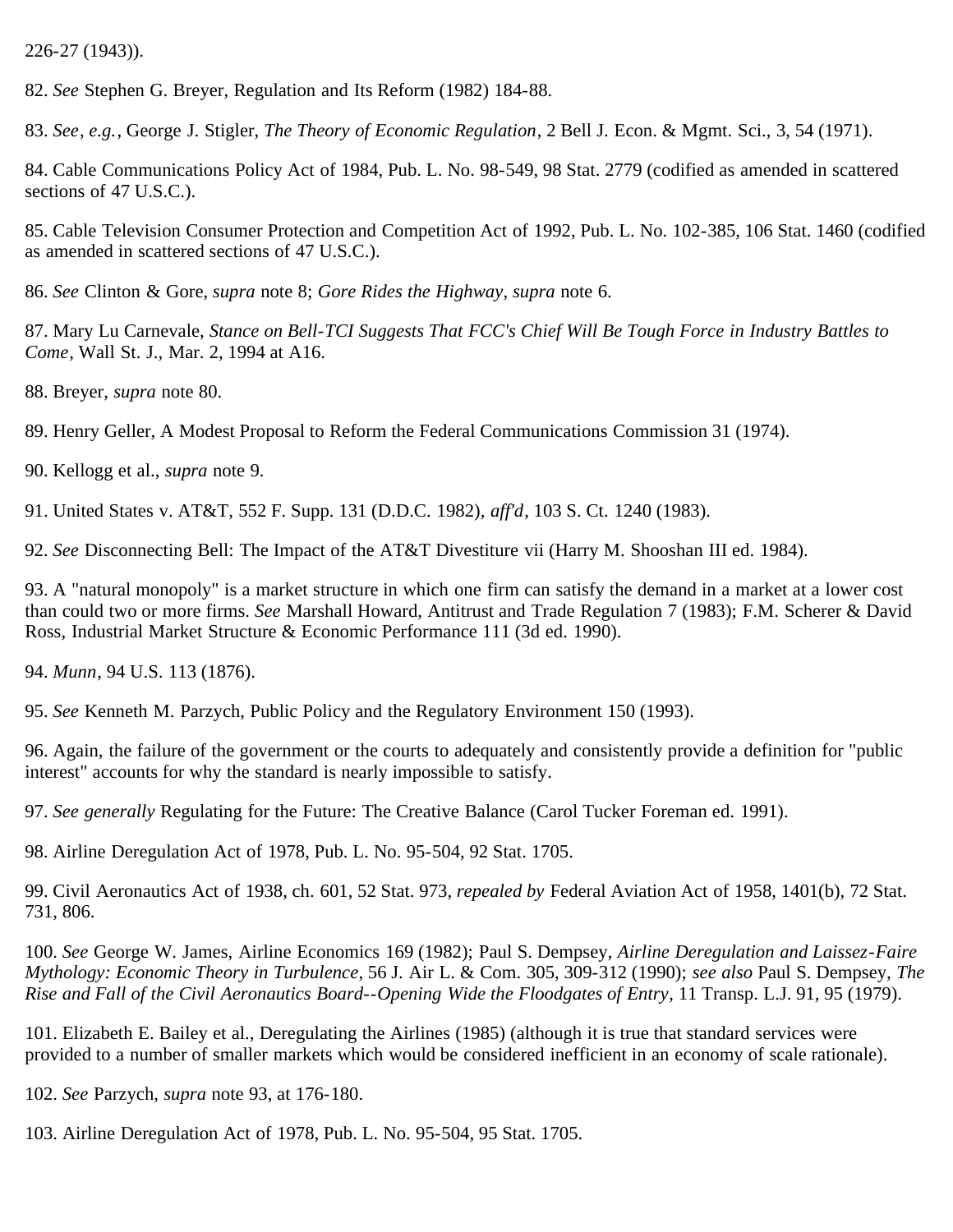<span id="page-23-0"></span>104. Transportation Act of 1940, Pub. L. No. 76-785, 54 Stat. 898 (codified as amended in scattered sections of 31 U.S.C. and 49 U.S.C.).

<span id="page-23-1"></span>105. The vast quantity of materials written since the deregulation of the airline industry are exemplary of the differing schools of economic and regulatory theorists that exist. Since the airline industry was the first major regulated industry to undergo massive deregulation, it is only natural that it has provided a fertile ground for all commentators interested to critique and examine its development and subsequent consequences. Whether deregulation is ultimately successful will not likely deter critics of deregulation as an alternative public policy.

<span id="page-23-2"></span>106. David G. Monk, *The Lessons of Airline Regulation and Deregulation: Will We Make the Same Mistakes in Space?*, 57 J. Air L. & Com. 715, 720 (1992).

<span id="page-23-3"></span>107. Parzych, *supra* note 93, at 179.

<span id="page-23-4"></span>108. Paul S. Dempsey, The Social and Economic Consequences of Deregulation: The Transportation Industry in Transition 18 (1989).

<span id="page-23-5"></span>109. *See Acquisition of Northwest Airlines by Wings Holdings, Inc*., D.O.T. Order No. 93-1-11, at 1 (1993); *see also* James T. McKenna, *Northwest/KLM Package Challenges Competition*, Aviation Wk. & Space Tech., Feb. 15, 1993, at 31.

<span id="page-23-6"></span>110. Brian K. Krumm, *High Speed Ground Transportation Systems: A Future Component of America's Intermodal Network?*, 22 Transp. L.J. 309, 310 (1994).

<span id="page-23-7"></span>111. Interstate Commerce Act of 1887, ch. 104, 24 Stat. 379 (codified in scattered sections of 49 U.S.C.).

<span id="page-23-8"></span>112. Railroad Revitalization and Regulatory Reform Act of 1976, Pub. L. No. 94-210, 90 Stat. 31 (codified as amended in scattered sections of 45 U.S.C.).

<span id="page-23-9"></span>113. Staggers Rail Act of 1980, Pub. L. No. 96-448, 94 Stat. 1895 (codified as amended in scattered sections of 49 U.S.C.).

<span id="page-23-10"></span>114. Michael Billiel, *Fine-Tuning Deregulation: The Interstate Commerce Commission's Use of Its General Rail-Exemption Power*, 53 Geo. Wash. L. Rev. 827 (1985).

<span id="page-23-11"></span>115. While this might bring to mind concerns of "universal service" in the telecommunications market, it is important to recognize that technological advances have made the provision of near-universal service more cost-efficient to provide than ever before.

<span id="page-23-12"></span>116. *See* Parzych, *supra* note 93, at 175-178.

<span id="page-23-13"></span>117. *Id.* at 177.

<span id="page-23-14"></span>118. *See* Penn Central Merger and N & W Inclusion Cases, 389 U.S. 486 (1968).

<span id="page-23-15"></span>119. *See*, *e.g.*, Bruce B. Wilson, *Railroads, Airlines, and the Antitrust Laws in the Post-Regulatory World: Common Concerns and Shared Lessons*, 60 Antitrust L.J. 711 (1991); Michael E. Levine, *Airline Deregulation: A Perspective*, 60 Antitrust L.J. 687 (1991); Richard D. Cudahy, *The Coming Demise of Deregulation*, 10 Yale J. on Reg. 1 (1993); Abner J. Mikva, *Deregulating Through the Back Door: The Hard Way to Fight A Revolution*, 57 U. Chi. L. Rev. 521 (1990).

<span id="page-23-16"></span>120. The granting of antitrust jurisdiction should only be enough to review industry activities. It is meant as a supplemental device by which the FCC may coordinate its actions with the currently existing antitrust jurisdiction of the DOJ, the FTC, state attorney generals, and private parties. In no way should the granting of antitrust authority to the FCC subtract any amount of antitrust jurisdiction from these groups. In fact, all of these potential players in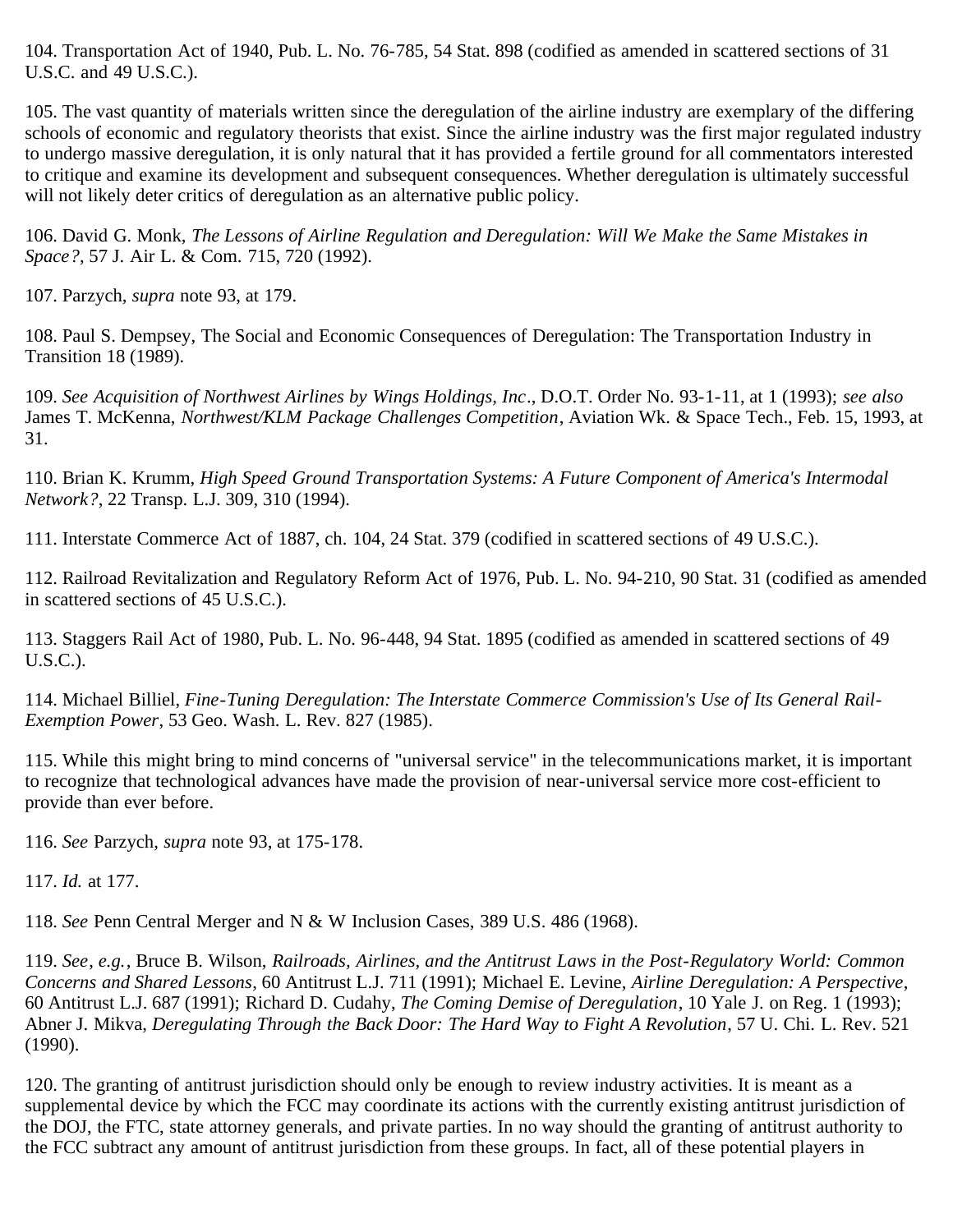antitrust litigation will retain their currently existing roles. The FCC will merely act as a "screening bureau" for industry activities.

<span id="page-24-0"></span>121. The FCC has addressed issues such as mergers, product and geographic market definition, and identifying barriers to entry. *See*, *e.g.*, *In re* Competition, Rate Deregulation and the Comm'n's Policies Relating to the Provision of Cable TV Serv., *Report*, 6 FCC Rcd. 2 (1990); Proposed Final Judgment and Competitive Impact Statement; United States v. AT&T Corp. and McCaw Cellular Communications, 59 Fed. Reg. 44,158 (1994).

<span id="page-24-1"></span>122. In re Applications of McCaw and AT&T, For Consent to the Transfer of Control of McCaw Cellular Communications, Inc. and its Subsidiaries, *Memorandum Opinion and Order*, 9 FCC Rcd. 5836, para. 20, 75 Rad. Reg. 2d (P&F) 1345 (1994) (emphasis in original) (citations omitted).

<span id="page-24-2"></span>123. *See infra* Part XV (discussing predatory pricing principles associated with section 2 of the Sherman Act).

<span id="page-24-3"></span>124. This is not to say that there are not moments when regulations and antitrust co-exist. The theory of "contestable markets" argues that the appropriate market structure consists of competition for control of a market rather than within a market. Under such a notion, pricing within the market is influenced by both actual and potential competition. *See*, *e.g.*, Steven A. Morrison & Clifford Winston, *Empirical Implications and Tests of the Contestability Hypothesis*, 30 J.L. & Econ. 53 (1987).

<span id="page-24-4"></span>125. *See generally* E. Thomas Sullivan & Jeffery L. Harrison, Understanding Antitrust and Its Economic Implications (1988).

<span id="page-24-5"></span>126. Section 1 reads:

Every contract, combination in the form of trust or otherwise, or conspiracy, in restraint of trade or commerce among the several States, or with foreign nations, is declared to be illegal. Every person who shall make any contract or engage in any combination or conspiracy hereby declared to be illegal shall be deemed guilty of a felony, and, on conviction thereof, shall be punished by fine not exceeding \$10,000,000 if a corporation, or, if any other person, \$350,000, or by imprisonment not exceeding three years, or by both said punishments, in the discretion of the court.

15 U.S.C. 1 (1994).

<span id="page-24-6"></span>127. National Soc'y of Prof'l Engineers v. United States, 435 U.S. 679 (1978).

<span id="page-24-7"></span>128. Such antitrust provisions stand to become increasingly relevant, however, as the natural monopoly structure gives way to open competition in the near future. Faced with multiple market entrants vying for previously protected market shares, the historically dominant firms may be tempted to enter into violative agreements in order to fend off new competitors.

<span id="page-24-8"></span>129. Section 2 reads:

Every person who shall monopolize, or attempt to monopolize, or combine or conspire with any other person or persons, to monopolize any part of the trade or commerce among the several States, or with foreign nations, shall be deemed guilty of a felony, and, on conviction thereof, shall be punished by fine not exceeding \$10,000,000 if a corporation, or, if any other person, \$350,000, or by imprisonment not exceeding three years, or by both said punishments, in the discretion of the court.

15 U.S.C. 2 (1994).

<span id="page-24-9"></span>130. Sullivan & Harrison, *supra* note 123, at 94.

<span id="page-24-10"></span>131. Monopolization has been defined by the Supreme Court in *United States v. Grinnell Corp.* as consisting of two elements: (1) The possession of monopoly power in the relevant market, and; (2) the willful acquisition or maintenance of that power as distinguished from the growth or development of a superior product, business acumen, or historic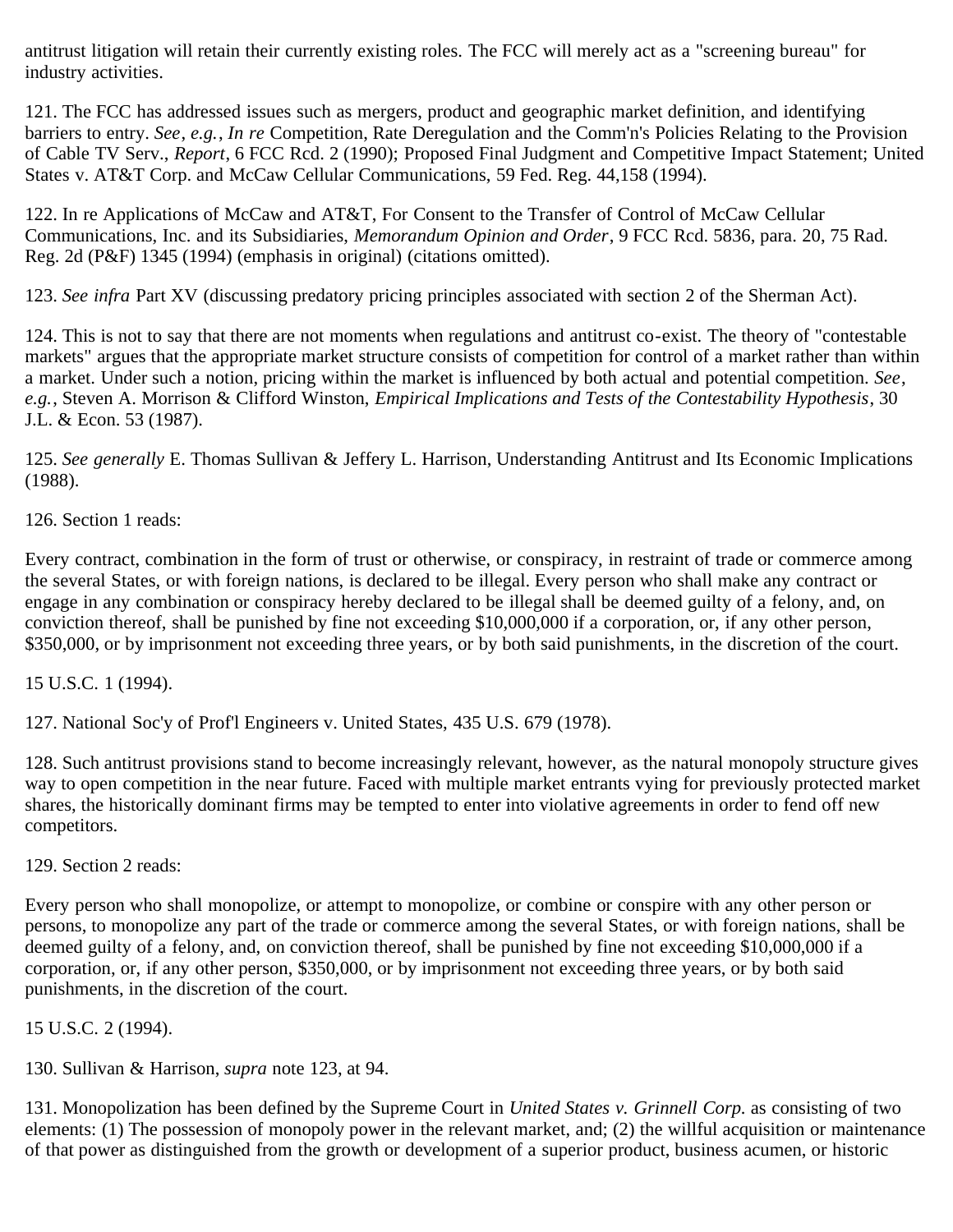accident. *Grinnell*, 384 U.S. 563, 570-71 (1966).

<span id="page-25-0"></span>132. *See* Sullivan & Harrison, *supra* note 123, at 207.

<span id="page-25-1"></span>133. *Aluminum Co. of America*, 148 F.2d 416 (2d Cir. 1945).

<span id="page-25-2"></span>134. Market power has been explained and defined in a myriad of ways since the inception of antitrust jurisprudence. The context-based analysis is fact sensitive and subject to differing economic probes. The Supreme Court, in the case of *United States v. Du Pont de Nemours & Co.*, defined it as "the power to control prices or exclude competition." *Du Pont*, 351 U.S. 377, 391-92 (1956). *See generally* William B. Landes & Richard A. Posner, *Market Power in Antitrust Cases*, 94 Harv. L. Rev. 937 (1981).

<span id="page-25-3"></span>135. This second element is even more slippery than the concept of market power. Although no singular standard has evolved, it seems to require a minimum of conduct which, independent of competitive merit, has as its primary purpose the predatory elimination of competition. The Supreme Court, in *Grinnell* stated that such behavior must exhibit a "willful acquisition or maintenance of that power as distinguished from growth or development as a consequence of a superior product, business acumen, or historic accident." *Id.* at 570-571.

<span id="page-25-4"></span>136. *See*, *e.g.*, Phonetele, Inc. v. AT&T, 664 F.2d 716 (9th Cir. 1981); Television Signal Co. v. AT&T, 617 F.2d 1302 (8th Cir. 1980); MCI Comm. Corp. v. AT&T, 708 F.2d 1081 (7th Cir. 1983); Mid-Texas Comm. Sys. v. AT&T, 615 F.2d 1372 (5th Cir. 1980); Six Twenty-Nine Productions, Inc. v. Rollins Telecasting, Inc., 365 F.2d 478 (5th Cir. 1966); Northeastern Tel. Co. v. AT&T, 651 F.2d 76 (2d Cir. 1981).

<span id="page-25-5"></span>137. Kellogg et al., *supra* note 9, at 185.

<span id="page-25-6"></span>138. 15 U.S.C. 1-2 (1994).

<span id="page-25-7"></span>139. Section 3 reads:

It shall be unlawful for any person engaged in commerce, in the course of such commerce, to lease or make a sale or contract for sale of goods, wares, merchandise, machinery, supplies, or other commodities, whether patented or unpatented, for use, consumption, or resale within the United States or any Territory thereof or the District of Columbia or any insular possession or other place under the jurisdiction of the United States, or fix a price charged therefor, or discount from, or rebate upon, such price, on the condition, agreement, or understanding that the lessee or purchaser thereof shall not use or deal in the goods, wares, merchandise, machinery, supplies, or other commodities of a competitor or competitors of the lessor or seller, where the effect of such lease, sale, or contract for sale or such condition, agreement, or understanding may be to substantially lessen competition or tend to create a monopoly in any line of commerce.

15 U.S.C. 14 (1994).

<span id="page-25-8"></span>140. Jefferson Parish Hospital v. Hyde, 466 U.S. 2 (1984). *See also* Louis Kaplow, *Extension of Monopoly Power Through Leverage*, 85 Colum. L. Rev. 515 (1985).

<span id="page-25-9"></span>141. United States v. Loew's, Inc., 371 U.S. 38 (1962).

<span id="page-25-10"></span>142. Kellogg et al., *supra* note 9, at 141.

<span id="page-25-11"></span>143. This is commonly understood as occurring when one firm, with market power and the possibility of recoupment, reduces its prices with the intent not to compete for customers but to injure or destroy a competitor. *See*, *e.g.*, Matsushita Elec. Indus. Co. v. Zenith Radio, 475 U.S. 574, 584-85 n.8 (1986).

<span id="page-25-12"></span>144. This occurs when a firm which competes in several markets, and has monopoly power in one but not another, leverages the monopoly power in one market to gain a competitive advantage in a market in which no monopoly power exists. *See* United States v. Griffith, 334 U.S. 100 (1948).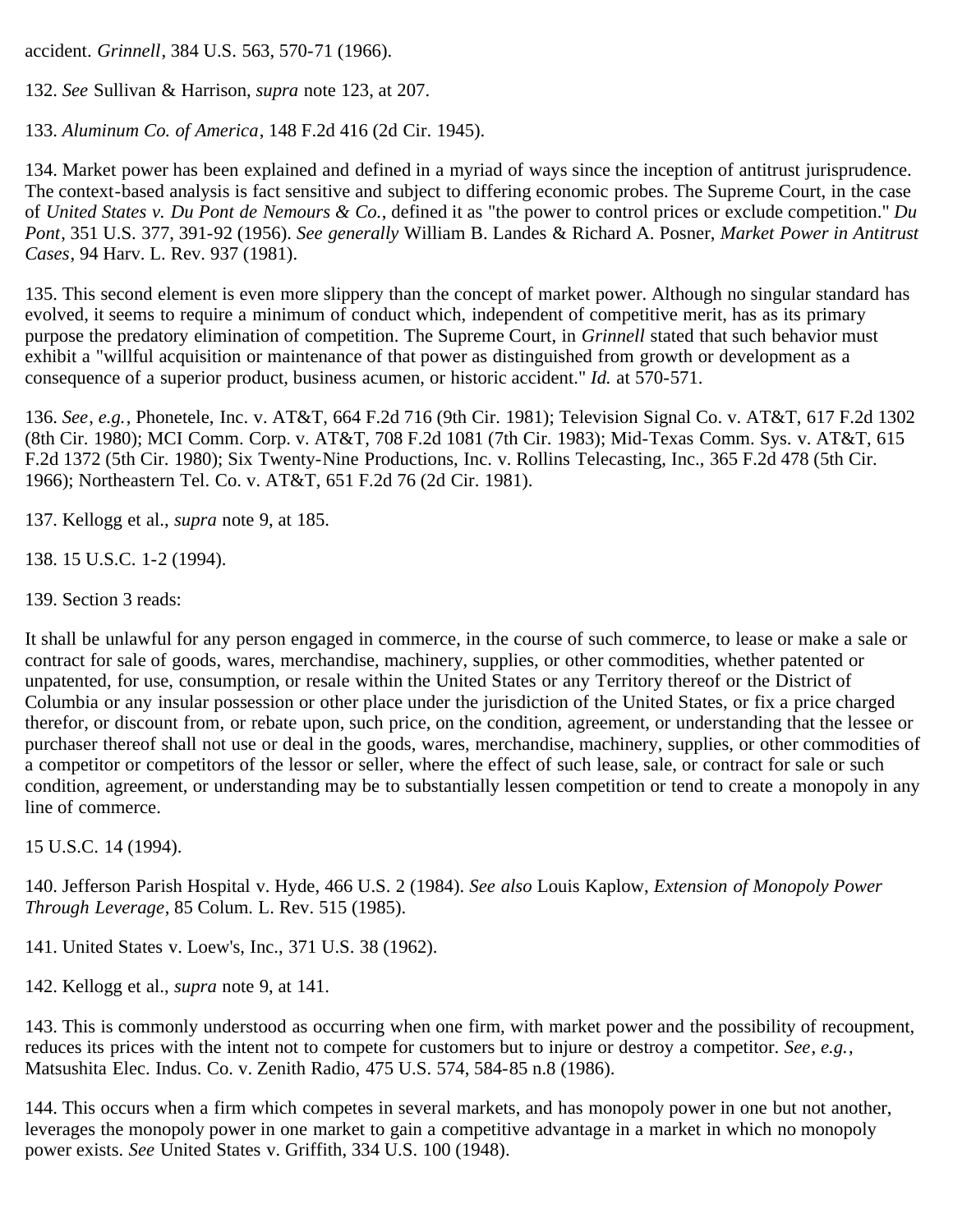<span id="page-26-0"></span>145. Examples include insurance, railroads, agriculture and fisheries. *See* Sullivan & Harrison, *supra* note 123, at 52- 55.

<span id="page-26-1"></span>146. Section 221(a) of the Communications Act of 1934 reads, in relevant part:

If the Commission finds that the proposed consolidation, acquisition, or control will be of advantage to the persons to whom service is to be rendered and in the public interest, it shall certify to that effect; and thereupon any Act or Acts by Congress making the proposed transaction unlawful shall not apply.

47 U.S.C. 221(a) (1994).

<span id="page-26-2"></span>147. *See* Mid-Texas Comm. Sys., Inc. v. AT&T, 615 F.2d 1372, 1378 n.3 (5th Cir. 1980) ("The existence of an explicit exemption in one part of the Act does not provide authority for the proposition that other actions not directly covered are impliedly exempt."); *see also* Industrial Comm. Sys., Inc. v. Pacific Tel. & Tel. Co., 505 F.2d 152, 156 (9th Cir. 1974).

<span id="page-26-3"></span>148. In fact, the statutory exemption referred to has rarely been utilized since the 1920s. Yet, the exemption exists as a matter of law, and, therefore, enforcement of the statute by a court may only be a matter of a party premising its case upon the exemption.

<span id="page-26-4"></span>149. *See generally* David C. Hjelmfelt, Antitrust And Regulated Industries 9.15 (1985).

<span id="page-26-5"></span>150. ITT World Comm., Inc. v. New York Tel. Co., 381 F. Supp. 113 (S.D.N.Y. 1974).

<span id="page-26-6"></span>151. 47 U.S.C. 221 (1994).

<span id="page-26-7"></span>152. United States v. AT&T, 461 F. Supp. 1314, 1322-23 (D.D.C. 1978) (citations omitted).

<span id="page-26-8"></span>153. Southern Pacific Comm. Co. v. AT&T, 740 F.2d 980 (D.C. Cir. 1984).

<span id="page-26-9"></span>154. 47 U.S.C. 201(a) (1994).

<span id="page-26-10"></span>155. Noerr Motor Freight v. Eastern R.R. Presidents Conference, 273 F.2d 218 (3d Cir. 1959); UMW v. Pennington, 381 U.S. 657 (1965).

<span id="page-26-11"></span>156. *Pennington*, 381 U.S. 657.

<span id="page-26-12"></span>157. *See generally* Lars Noah, *Sham Petitioning as a Threat to the Integrity of the Regulatory Process*, 74 N.C. L. Rev. 1 (1995).

<span id="page-26-13"></span>158. TeleSTAR, Inc. v. MCI Communications Corp., 1991-2 Trade Cas. (CCH) 69,654 (10th Cir. 1991).

<span id="page-26-14"></span>159. City of Columbia v. Omni Outdoor Advertising, Inc., 499 U.S. 365, 380 (1991).

<span id="page-26-15"></span>160. Litton Systems v. AT&T, 700 F.2d 785 (2d Cir. 1983).

<span id="page-26-16"></span>161. *Id.* at 786.

<span id="page-26-17"></span>162. *Id.*

<span id="page-26-18"></span>163. *See generally id.*

<span id="page-26-19"></span>164. Parker v. Brown, 317 U.S. 341 (1943).

<span id="page-26-20"></span>165. *Id.* at 350.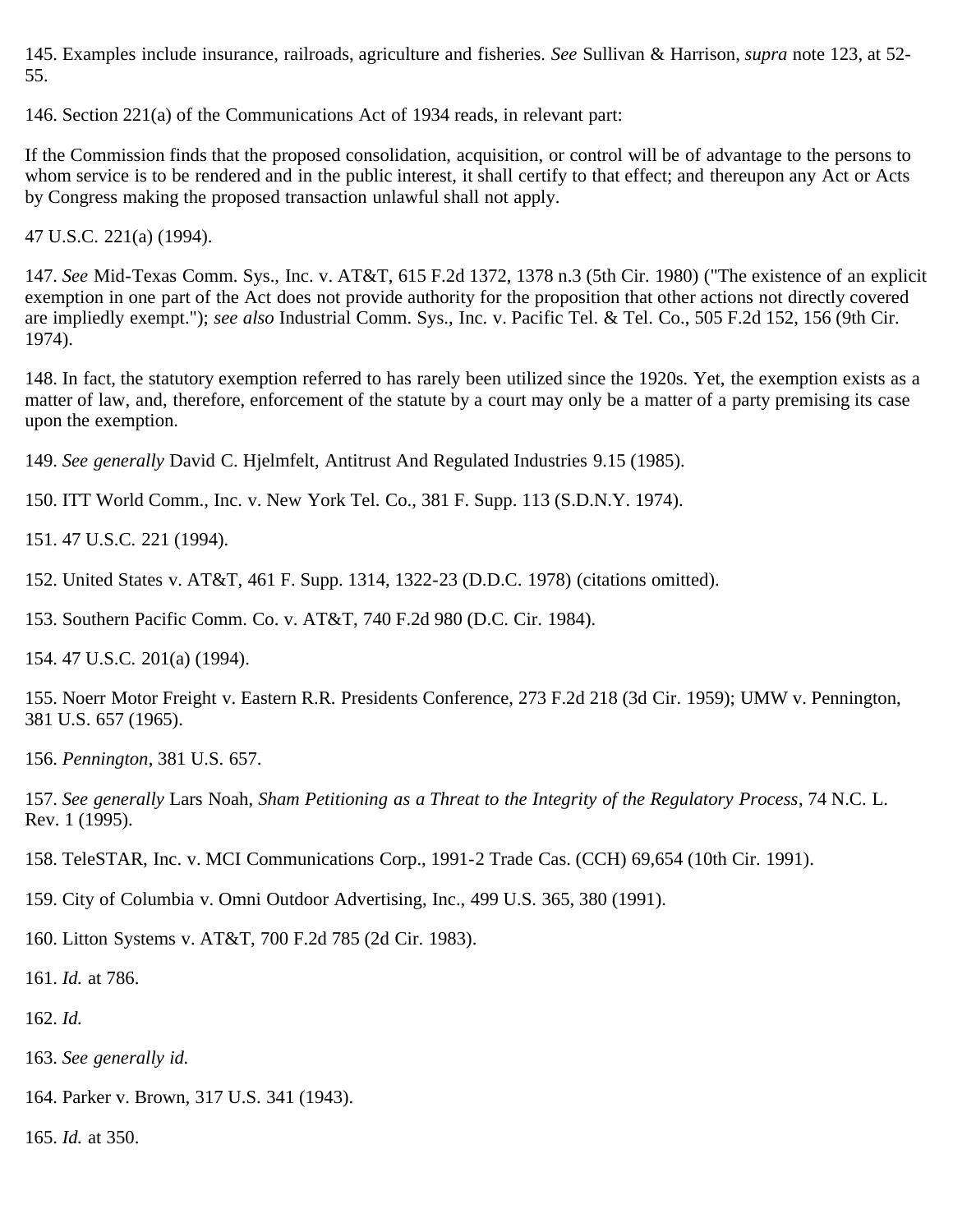<span id="page-27-0"></span>166. Southern Motor Carriers Rate Conference, Inc. v. United States, 471 U.S. 48 (1985).

<span id="page-27-1"></span>167. *Id.* at 51-55.

<span id="page-27-2"></span>168. *Id.*

<span id="page-27-3"></span>169. *Id.* at 66.

<span id="page-27-4"></span>170. *Id.* at 60 (internal quotations omitted).

<span id="page-27-5"></span>171. *Id.* at 61.

<span id="page-27-6"></span>172. *Id.* at 56.

<span id="page-27-7"></span>173. *See* M. Shawn McMurray, *The Perils of Judicial Legislation: The Establishment and Evolution of the Parker v. Brown Exemption to the Sherman Antitrust Act*, 20 N. Ky. L. Rev. 249 (1993).

<span id="page-27-8"></span>174. Patrick v. Burget, 486 U.S. 94 (1988).

<span id="page-27-9"></span>175. *Id.* at 101 (citations omitted).

<span id="page-27-10"></span>176. This is not to infer, however, that when and where states actually do "supervise" the communications industry that there should not be a defense. Then again, this would not be an issue at all if the states would not interfere with the industry.

<span id="page-27-11"></span>177. Again, it must be emphasized that this concept extends only to those activities directly related to the new standard. The traditional exemptions must still be available in those areas of regulation that have not as yet incorporated the antitrust doctrines.

<span id="page-27-12"></span>178. 47 U.S.C. 201(a) (1994).

<span id="page-27-13"></span>179. United States v. FCC, 652 F.2d 72, 88 (D.C. Cir. 1980) (en banc).

<span id="page-27-14"></span>180. Id. at 88-90.

<span id="page-27-15"></span>181. *See* Chevron U.S.A., Inc. v. Natural Resources Defense Council, 467 U.S. 837 (1984).

<span id="page-27-16"></span>182. Phonetele, Inc. v. AT&T, 664 F.2d 716, 733 (9th Cir. 1981).

<span id="page-27-17"></span>183. *See*, *e.g.*, United States v. RCA, 358 U.S. 334 (1959) (in which the DOJ brought an antitrust action against the swapping of television stations in different cities by NBC and Westinghouse even though prior approval of the exchange had been granted by the FCC).

<span id="page-27-18"></span>184. *National Soc'y of Prof'l Engineers*, 435 U.S. 679 (1978).

<span id="page-27-19"></span>185. *Id.* at 695.

<span id="page-27-20"></span>186. Brown Shoe Co. v. United States, 370 U.S. 294, 344 (1962).

<span id="page-27-21"></span>187. *See* Sound, Inc. v. AT&T, 631 F.2d 1324 (8th Cir. 1980).